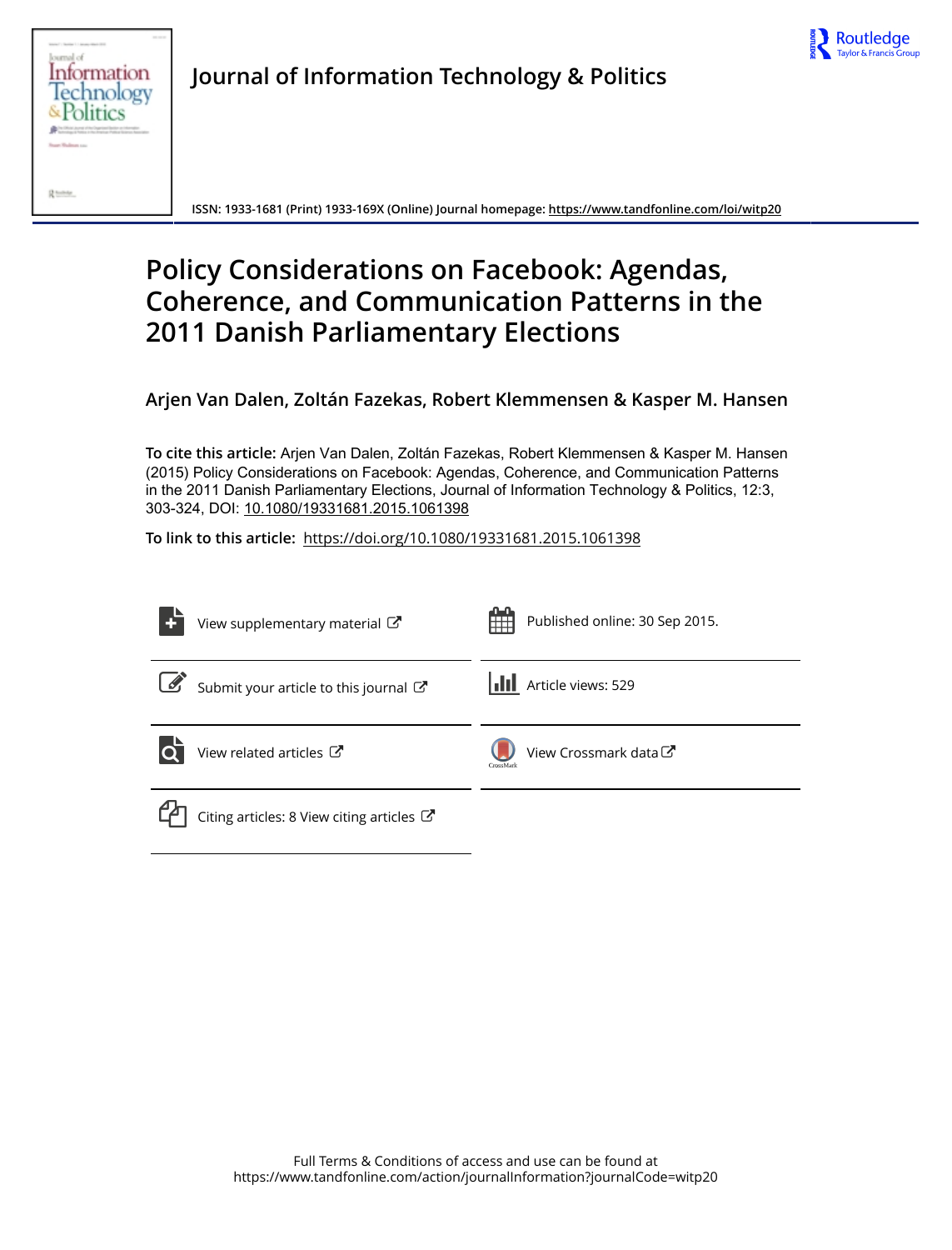

# Policy Considerations on Facebook: Agendas, Coherence, and Communication Patterns in the 2011 Danish Parliamentary Elections

Arjen Van Dalen Zoltán Fazekas Robert Klemmensen Kasper M. Hansen

**ABSTRACT.** Given the importance of issue competition in a West European context and the growing use of Facebook in elections, this paper studies how politicians use Facebook to shape the campaign agenda. We analyze the issues addressed in 6,388 Facebook posts by candidates in the Danish 2011 parliamentary election. A limited share of Facebook updates is dedicated to issues. The Facebook agenda did not respond to standings in the polls, nor to the media agenda or public agenda. Comparing issue engagement of new candidates and rerunning candidates we find that the Facebook campaign agenda is not simply politics as usual.

**KEYWORDS.** Agenda setting, automated content analysis, elections, Facebook, individualization, issues, political campaign

## *INTRODUCTION*

Since the Obama campaign in 2008, social media have become an integral part of election campaigns in the Western world (e.g., Enli &

Moe, [2013;](#page-21-0) Gibson, Römmele, & Williamson, [2014\)](#page-21-1). A growing body of research gives insight into which politicians are most likely to use social media in their campaign and for what purpose Facebook and Twitter are used (e.g.,

Arjen van Dalen is an associate professor at the Centre for Journalism, Department of Political Science and Public Management, University of Southern Denmark. His research interests are in the role of media in politics, in particular the relation between politicians and journalists.

Zoltán Fazekas is a postdoctoral research fellow in the Department of Political Science and Public Management, University of Southern Denmark. His research focuses on political behavior on the voter and the elite level, and how our characteristics as human beings influence political attitude formation and political decision making.

Robert Klemmensen is a professor of political science in the Department of Political Science and Public Management, University of Southern Denmark. His research focuses on comparative political behavior, and it has appeared in journals such as *Political Psychology, Comparative Political Studies*, and *Comparative Politics.*

Kasper M. Hansen is a professor in the Department of Political Science, University of Copenhagen. He has published extensively on voting behavior, turnout, and political campaigns. His work has been published in *Political Behavior, Political Communication,* and *European Journal of Political Research*, among other journals. See [http://www.kaspermhansen.eu.](http://www.kaspermhansen.eu)

Address correspondence to: Arjen Van Dalen, Centre for Journalism, University of Southern Denmark, Campusvej 55, 5230 Odense M, Denmark (E-mail: avd@sam.sdu.dk).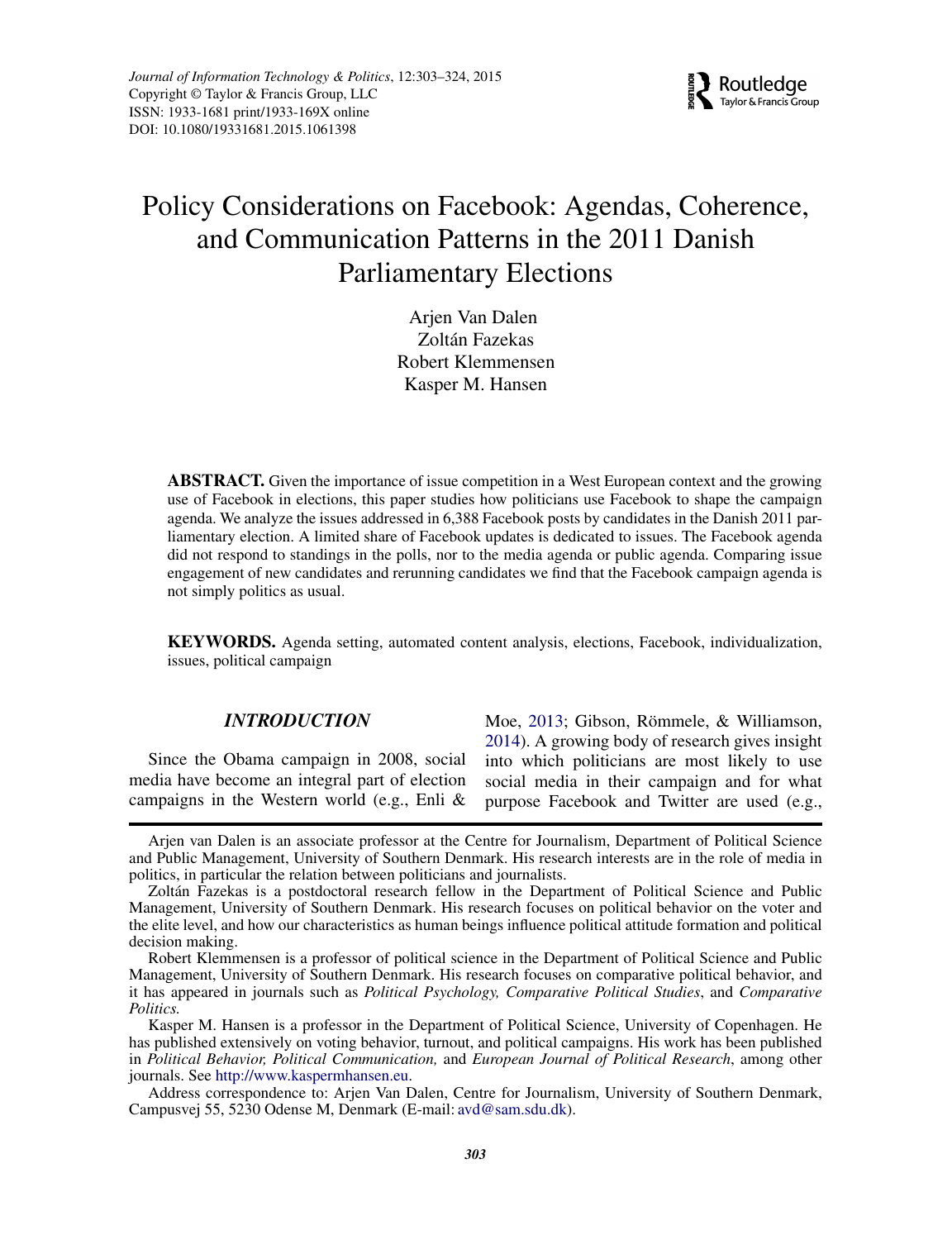Baxter & Marcella, [2012;](#page-20-0) Enli & Skogerbø, [2013;](#page-21-2) Graham, Broersma, Hazelhoff, & Van't Haar, [2013;](#page-21-3) Jackson & Lilleker, [2011;](#page-21-4) Klinger, [2013;](#page-21-5) Koc Michalska, Lilleker, Surowiec, & Baranowski, [2014;](#page-21-6) Lassen & Brown, [2010\)](#page-22-0). Central to these studies is the question of whether campaign strategies are adapted to the technical and social characteristics of these new media. Although some argue politicians campaign differently on Twitter or Facebook than in the off-line world (e.g., Grant, Moon, & Grant, [2010,](#page-21-7) p. 599), others see campaigning on social media platforms as *politics as usual* (e.g., Normann Andersen, & Medaglia, [2009\)](#page-22-1). This paper adds to this literature by studying how politicians use Facebook to shape the issue agenda during election campaigns.

Given that issue competition has become increasingly important in the West European context, it is crucial to have knowledge about how issues evolve and how social media affect this competition (Green-Pedersen, [2007;](#page-21-8) Meguid, [2005\)](#page-22-2). Previous literature advocates the role of issues in electoral preference formation (Adams, Merrill, & Grofman, [2005;](#page-20-1) Tomz & Van Houweling, [2008\)](#page-22-3) and these studies also shed light on the stronger effects by opinions on issues that are salient (Krosnick, [1988\)](#page-21-9). Issues play an important role in offline campaigning and on campaign Web sites (Druckman, Hennessy, Kifer, & Parkin, [2010;](#page-20-2) Sulkin, Moriarty, & Hefner, [2007;](#page-22-4) Xenos & Foot, [2005\)](#page-22-5). Because politicians use Facebook more to send information rather than for dialogue with potential voters (Baxter & Marcella, [2012;](#page-20-0) Klinger, [2013\)](#page-21-5), an important question is what they actually talk about: what does the issue agenda on Facebook look like?

We address this question by studying the role of 12 political issues on candidate's Facebook pages in the 2011 Danish parliamentary election campaign. Issues play an important role in Danish politics (Green-Pedersen, [2007\)](#page-21-8), and Facebook has become an important information channel for both voters and politicians during Danish elections (Skovsgaard & Van Dalen, [2013\)](#page-22-6).

Previous research has shown that candidates address different issues on different campaign

platforms (Benoit et al., [2011;](#page-20-3) Elmelund-Præstekær, [2011;](#page-21-10) Norris, Curtice, Sanders, Scammell, & Semetko, [1999\)](#page-22-7) and that issue agendas online are different from off-line agendas (Sulkin et al., [2007;](#page-22-4) Sweetser, Golan, & Wanta, [2008;](#page-22-8) Xenos & Foot, [2005\)](#page-22-5). In line with these studies we explore whether the campaign agenda on Facebook also has its own characteristics and dynamics, shaped by the technical peculiarities and the new campaigning possibilities that this campaign channel offers. First, we investigate to which extent candidates use their social media presence to discuss political issues. Second, we study whether the Facebook agenda reflects the issue salience in the party manifesto or whether candidates individualize the agendas on their Facebook profiles. Finally, we study the dynamics of the social media agenda over the course of the campaign, asking whether the news media and changes in public opinion influence issue discussions on Facebook. In line with previous research on issue agendas on Web sites (Sulkin et al., [2007;](#page-22-4) Xenos & Foot, [2005\)](#page-22-5) and on the use of Facebook in election campaigns (Enli & Skogerbø, [2013;](#page-21-2) Skovsgaard & Van Dalen, [2013\)](#page-22-6), our analysis pays attention to the difference between sitting MPs who rerun for office and new candidates who challenge them. $<sup>1</sup>$  $<sup>1</sup>$  $<sup>1</sup>$ </sup> Together, this gives insight into how strategic politicians are when they use Facebook to shape the campaign agenda.

During the 2011 three-week Danish parliamentary election campaign, we collected all Facebook updates of 250 candidates from nine parties of whom 217 actively used their public Facebook pages throughout this campaign. We employ dictionary-based quantitative text analysis on the harvested Facebook updates and analyze the distribution of issue attention in light of the agenda set out by the parties in their manifestos. We extend this analysis then and link the social media communication with politics discussed in the media and voters' perception of the most important problems. For the latter two we use issue salience measures from a news media content analysis of the campaign on one hand (Hansen & Bordacconi, [2013\)](#page-21-11), and the voters perception of the agenda from a 21 day rolling cross section survey carried out by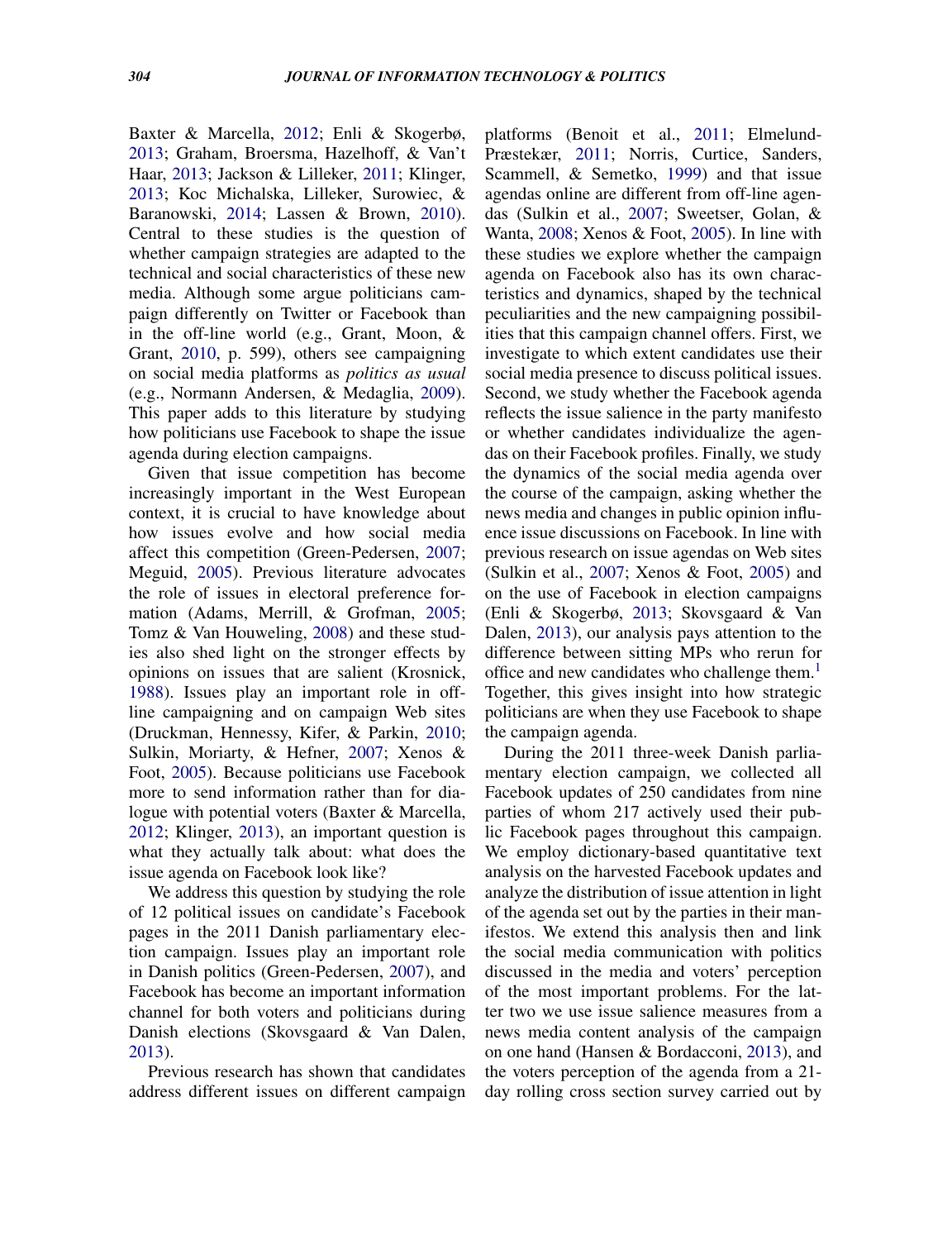TNS Gallup during the election campaign on the other (Hansen & Kosiara-Pedersen, [2014a\)](#page-21-12). Finally, we study how Facebook agendas react to politicians' standings in the polls, as suggested by Benoit et al. (2011, p. 467).

The paper proceeds as follows. First, we discuss the peculiarities of Facebook as a campaign channel and formulate our research questions. We then describe our case, data, and methodological approach. We thereafter analyze the issue discussions on the candidates' Facebook profiles, and proceed with an analysis of interactions between different platforms. Our concluding section summarizes the results and addresses the questions of whether social media change the nature of political campaigns and how strategic politicians are in their use of Facebook.

# *FACEBOOK AGENDA: CONTROLLED, SEMI-PUBLIC, AND FLEXIBLE*

Due to the low-cost structure, multimedia character, and possibilities for broad and narrow casting, new media have become an important campaign platform (Hill, [2009;](#page-21-13) Panagopoulos, [2009\)](#page-22-9). New media are still complementary to traditional media and are not likely to replace other campaign activities completely (Towner & Dulio, [2012,](#page-22-10) p. 99). Nevertheless, Web sites, blogs, Facebook, and Twitter have become an integral part of the campaign mix, both for politicians and for voters (Hansen & Kosiara-Pedersen, [2014b;](#page-21-14) Skovsgaard & Van Dalen, [2013\)](#page-22-6). Because setting the campaign agenda can give politicians important electoral advantages (e.g., Baines et al., [1999;](#page-20-4) Druckman et al., [2010\)](#page-20-2), we can expect candidates to be strategic in the way they address issues on new media, including Facebook. Scholarly debate about the use of new media in political marketing is often centered around the question whether online campaigning is no more than old wine in new bottles (Margolis & Resnick, [2000\)](#page-22-11) or whether they change the strategic behavior of politicians (see, for example, Foot & Schneider, [2002\)](#page-21-15). The same question has been asked in relation to political agenda-setting on candidates' Web sites. Druckman et al. [\(2010\)](#page-20-2) found that issue engagement on candidate Web sites can largely

be explained by the same strategies as candidates' use off-line. Xenos and Foot [\(2005\)](#page-22-5) and Sulkin et al. [\(2007\)](#page-22-4) also found similarities in off-line and online issue engagement. However, their studies also showed that the particular cost structure, capacity, and audience of Web sites change issue priorities. This leads Xenos and Foot [\(2005,](#page-22-5) p. 182) to conclude that "the peculiar aspects of the medium itself *...* introduce new wrinkles into the broader campaign information environment."

This conclusion is in line with several other studies which show that campaign agendas vary across communication channels. Research by Benoit et al. [\(2011\)](#page-20-3), Elmelund-Præstekær [\(2011\)](#page-21-10), Norris et al. [\(1999\)](#page-22-7) and Sulkin et al. [\(2007\)](#page-22-4) has shown that the level of control, the audience, and the flexibility of communication channels have implications for the agenda on different campaign channels. Like candidate Web sites, the medium Facebook has peculiar characteristics that can be used strategically to set the campaign agenda.

First, Facebook messages are an *unmediated* source of campaign information. Facebook is a social medium, a Web-based service where politicians create a profile, post messages, and can respond to messages from others in their network (Boyd & Ellison, [2007,](#page-20-5) p. 211). Although supporters may post comments on the Facebook wall of politicians, the Facebook updates are fully controlled by the politician. Due to this control, politicians can be more strategic in determining which issues to address than, for example, in interviews or debates (Benoit et al., [2011\)](#page-20-3). Elmelund-Præstekær [\(2011\)](#page-21-10) found considerable differences in the issue agenda of Danish candidates between platforms depending on the level of control over messages (see also Norris et al., [1999\)](#page-22-7).

Second, Facebook is a *semi-public* medium (Enli & Skogerbø, [2013,](#page-21-2) p. 758), since it combines features of private communication and public communication. Facebook has a less public character than, for example, Twitter and is aimed more at an internal audience rather than the population at large. In comparison, Twitter has much more limited reach and is a more important channel for contact with journalists and other elites. Tweets form a regular source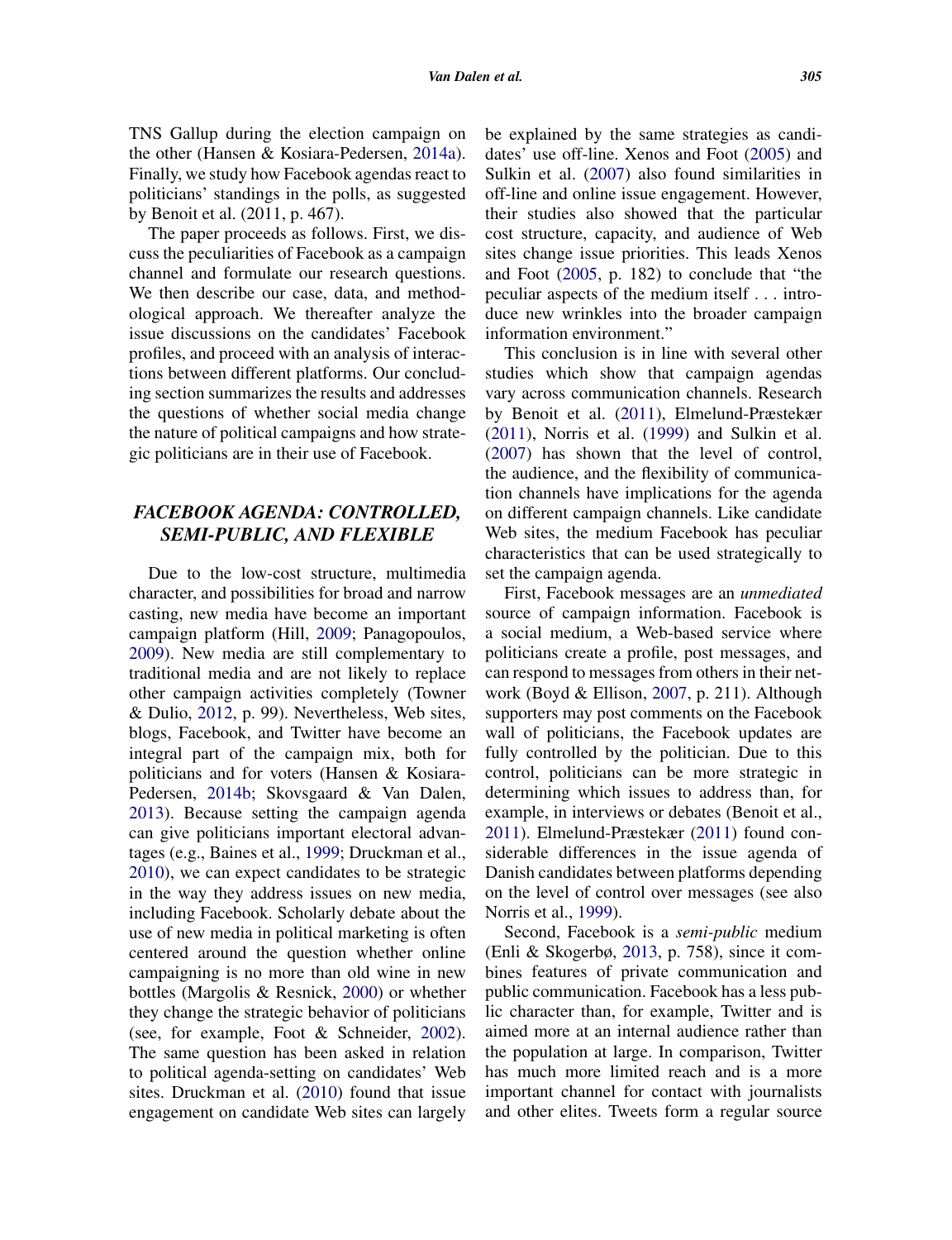for election coverage and journalists are often in the twitter networks of politicians (Broersma & Graham, [2012;](#page-20-6) Verweij, [2012\)](#page-22-12). Facebook users who link to politicians are often also connected with these politicians off-line (Normann Andersen & Medaglia, [2009,](#page-22-1) p. 110). This could have implications for the type of issues that politicians address. Sulkin et al. [\(2007\)](#page-22-4) showed that issue agendas were more in line with issue ownership on candidate Web sites than in ads, since Web sites are mainly aimed at supporters. Williams, Trammell, Postelnicu, Landreville, and Martin [\(2005\)](#page-22-13) showed that differences in the issue agendas of presidential candidates were more pronounced on blogs, where communication is more personal, than on Web sites. Elmelund-Præstekær [\(2011\)](#page-21-10) also found that issues agendas depend on whether messages are mainly addressed to supporters or to an external audience. Due to this semipublic character, campaign communication on Facebook is well suited for a personalized campaign. In practice, private and public messages are often mixed on Facebook (Enli & Skogerbø, [2013\)](#page-21-2). Given the high degree of personalization, politicians might also use the medium to individualize their issue communication and create their own policy profile rather than follow the party line (Giebler & Wessels, [2013\)](#page-21-16).

Third, Facebook is highly *flexible*, requiring nothing but an Internet connection to update. This gives politicians the possibility of responding immediately to new issues that may emerge over the course of the campaign and decide on a day-to-day basis which issues to talk about, thus making the campaign agenda more dynamic. Norris et al. [\(1999\)](#page-22-7) found considerable difference between the agenda laid out in the party programs before elections and the agenda expressed in press releases during the campaign. Social media have made it even easier to respond directly to new developments during the campaign than press releases (Bode et al., [2011\)](#page-20-7).

In sum, the level of control, the semi-public character, and its flexibility offer politicians the possibility of using Facebook strategically to set the campaign agenda. Because issue engagement on Facebook is underexplored, we formulate four research questions to study whether and how these characteristics indeed impact the campaign agenda on Facebook. In the discussion of agenda-setting on Facebook, we pay particular attention to the differences between sitting MPs who are rerunning for office and new candidates who challenge them. Given their different electoral positions, these two types of candidates can be expected to apply different strategies in their issue engagement on Facebook. Integrating insight from marketing and political science, Butler and Collins [\(1996\)](#page-20-8) argue that the candidates' electoral status should affect their campaign strategies. In line with this, Baines et al. [\(1999\)](#page-20-4) showed that incumbent parties have a strategic advantage over the opposition in determining the most important issues of the day. Sulkin et al. [\(2007\)](#page-22-4) and Xenos and Foot [\(2005\)](#page-22-5), however, found only minor differences in their comparisons of issue engagement on the Web sites of incumbents and challengers.

#### *Talking About Issues*

The first question that arises is how many of the updates on Facebook are actually about issues. Despite the possibilities that Facebook offers for direct interaction with audiences, politicians mainly use this social medium for broadcasting. In Denmark, Duvander Højholt and Kosiara-Pedersen [\(2011\)](#page-20-9) found little twoway communication on the Facebook profiles of MPs. Klinger [\(2013\)](#page-21-5) showed that 56% of Facebook updates of Swiss politicians is information or electoral propaganda. In Scotland broadcast posts also make up the majority of campaign communication on Facebook, as politicians "gave their personal thoughts on policy issues, campaign events, media coverage of the election, etc." (Baxter & Marcella, [2012,](#page-20-0) p. 114). Not all of these messages are about policy and the attention for issues may vary depending on the electoral context. During the 2012 primaries Republican Presidential candidates devoted 50% of their communication on Twitter to electoral issues, such as the economy, health care, or foreign affairs (Conway, Kenski, & Wang, [2013\)](#page-20-10). Candidates in the 2010 congressional elections in the United States dedicated 17% of their twitter messages to policy, which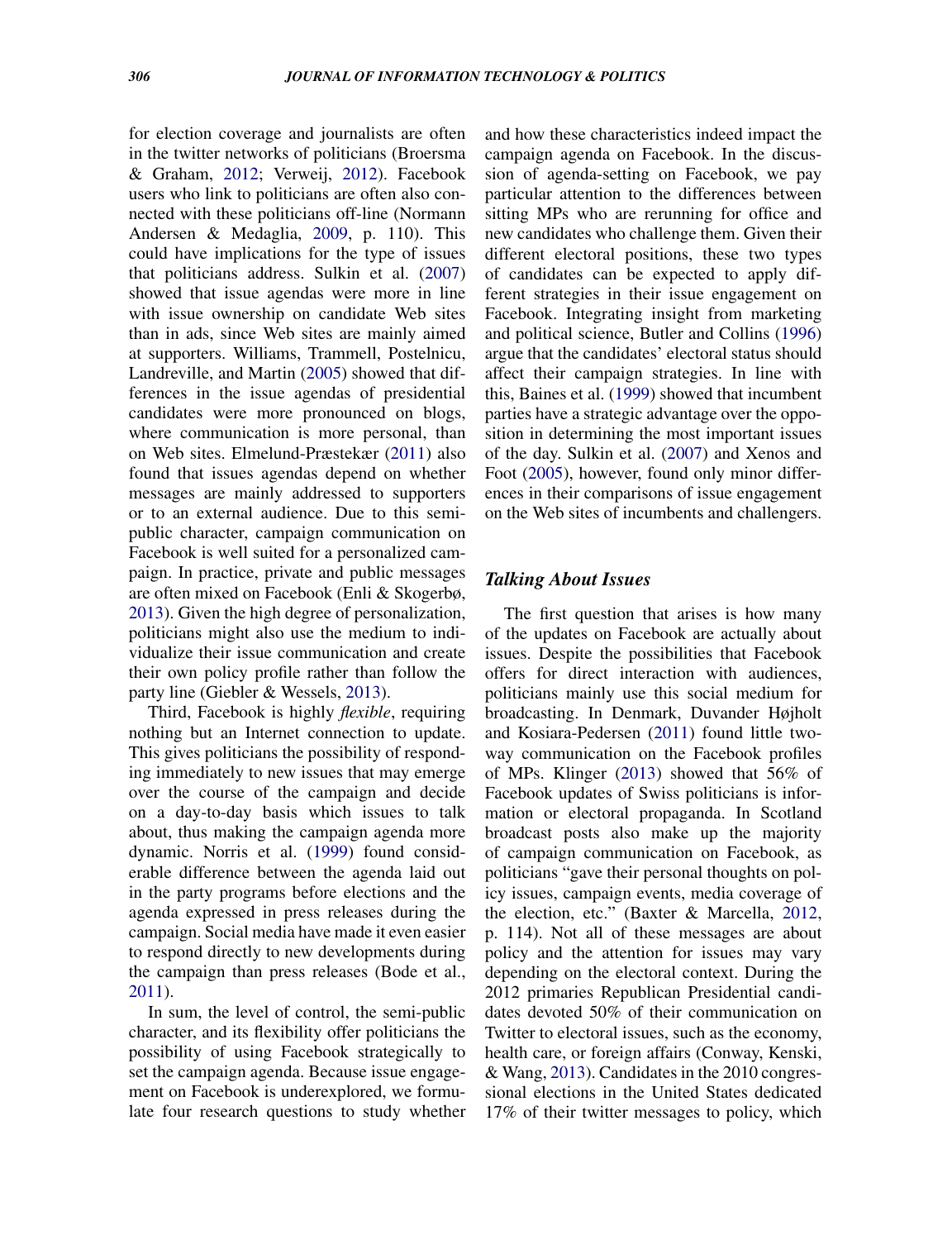is less than the attention for campaign announcements, and comparable to negative campaigning and personal messages (Gainous & Wagner, [2014\)](#page-21-17). It remains an empirical question to which extend these findings can be generalized beyond the American context, given the importance of issue considerations in Western European politics and the less personalized and less negative Western European campaign (e.g., Elmelund-Præstekær & Mølgaard Svensson, [2014;](#page-21-18) Plasser & Plasser, [2002\)](#page-22-14). We thus formulate the following research question:

# *Research Question 1: How much talk by candidates on Facebook is about issues?*

If politicians use Facebook strategically to shape the campaign agenda, we could expect differences in the issue attention between new candidates and those rerunning. Rerunners already serve in Parliament and on various committees, which gives them more possibilities of expressing their issue and policy preferences, both in public and in Parliament. Hence, it is expected that an average voter or even a supporter of a given party has more information on the MP's policy preferences. In traditional campaigns, candidates who rerun for office have a strategic interest in focusing on character and personality, where they have an advantage compared to less well-known challengers (Xenos & Foot, [2005,](#page-22-5) p. 173). Conversely, although challengers are not new to politics and some voters might know them, they had far less possibility of articulating their issue positions in any given media outlet or political forum. It could thus be expected that when new candidates are in full control of their political message (such as their own Facebook profile), they will mention issues more frequently in order to introduce and clarify their issue positions to their supporters or anybody from the general public following their communication thread. Xenos and Foot [\(2005\)](#page-22-5) did not find a relationship between incumbency status and attention for issues on politicians' Web sites. However, given the more personal nature of Facebook and the almost natural interaction between personal and political messages, Facebook is a more likely place to find such differences.

# *Internal Coherence*

Another important question about the Facebook campaign agenda is the degree of individualization of the agenda. Norris et al. (1999, p. 62) differentiate between the ideal campaign agenda, which is expressed in the party program at the beginning of the campaign, and the tactical agenda, which can be observed in daily communication during the campaign, for example in press releases. The overlap between the ideal and the tactical agendas shows the internal coherence of the campaign. It reveals "how closely *...* the communications match the overall objectives of strategy" (Norris et al., [1999,](#page-22-7) p. 62). Although some have argued that social network media can be used to gain access to new voters (Utz, [2009\)](#page-22-15), most researchers see social media as a tool for maintenance rather than conquest communication (Maarek, [2011\)](#page-22-16). The usefulness of issue trespassing and reaching out to undecided voters by addressing the issues they care about might therefore be limited compared to off-line communication. This would mean that politicians follow the party line in their issue communication on Facebook.

However, candidates in Danish elections do not only campaign against politicians from other parties, but are also involved in competition with politicians on the same party list. Given control which individual politicians have over the channel and its semi-public character aimed mainly at an internal audience, Facebook is well suited for intra-party battles (Skovsgaard & Van Dalen, [2013\)](#page-22-6). Because supporters of their party mainly access their profiles, it is a useful platform to develop and accentuate their own profile and differentiate themselves from other members of their party (Skovsgaard & Van Dalen, [2013\)](#page-22-6). Because Facebook profiles are bound to individual politicians, they offer the opportunity for a large degree of individualization. Another reason why the Facebook campaign might have low coherence is social filtering: politicians may use Facebook to test messages, before distributing them to other media (Levy, [2010\)](#page-22-17). Enli and Skogerbø [\(2013\)](#page-21-2) showed that the social media campaign of Norwegian politicians was characterized by individual initiatives and personalized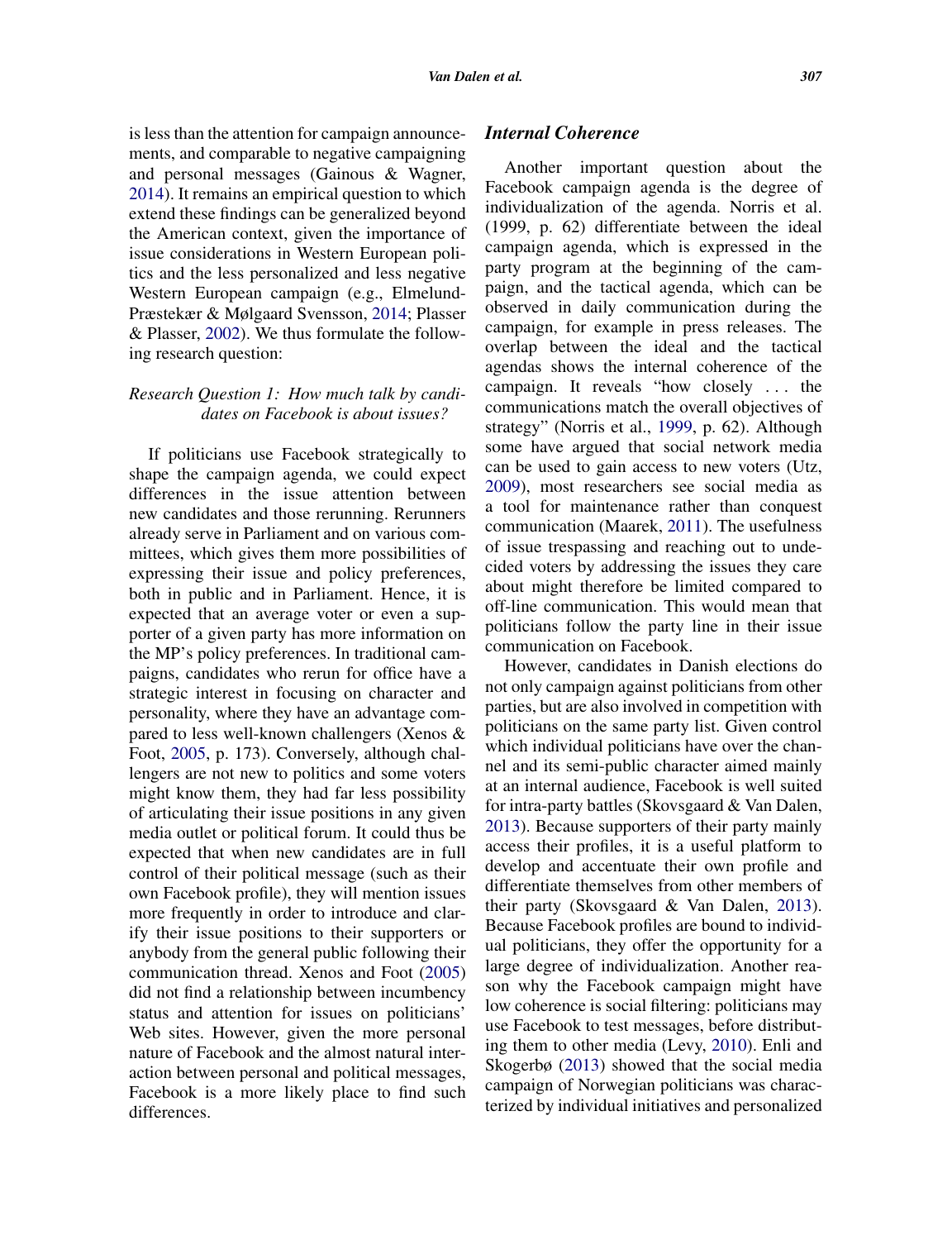communication. Such a personalized campaign may contradict the central communication strategy of the party, even in party-centered elections. This raises the question of how much internal coherence there is between the (individualized) tactical campaign issue agenda and the (centralized) ideal campaign issue agenda.

# *Research Question 2: How coherent is the Facebook campaign issue agenda with the ideal campaign issue agenda expressed in the party manifestos?*

It can be argued that there is a stronger incentive for new candidates than for rerunners to individualize their campaign. Danish Members of Parliament generally show strong party discipline. Therefore, they are more likely to communicate in line with the central party line, which they themselves might have helped to determine. New candidates are less likely to have taken part in setting up the party program. They still need to create a profile for themselves and present themselves as an alternative to the better-known candidate who is already in Parliament. Therefore, it will be interesting for them to present a distinct policy profile. Based on a survey among political candidates in 15 countries, Elmelund-Præstekær and Schumacher [\(2014\)](#page-21-19) showed that less experienced candidates place themselves further from the party than more experienced candidates. If politicians take advantage of the possibility for individualization offered by Facebook, we could expect the agenda of new candidates to be more individualized than the agenda of rerunners.

#### *Moving off Message?*

Due to the flexibility of Facebook, the agenda of this social medium can be expected to be responsive to changes in the media agenda and in public opinion. Previous research has shown that the public, political, and media agendas mutually influence each other (Soroka, [2002;](#page-22-18) Vliegenthart & Walgrave, [2011;](#page-22-19) Walgrave, Soroka, & Nuytemans, [2008\)](#page-22-20). Studies into campaign dynamics off-line show that there is limited influence from the media to politicians (Hopmann, Elmelund-Præstekær, Albæk, Vliegenthart, & De Vreese, [2012;](#page-21-20) Norris et al., [1999\)](#page-22-7). According to Walgrave and Van Aelst [\(2006\)](#page-22-21), journalists are more reactive to politicians during election campaigns and give more room for politicians to get their message across. At the same time, politicians are more focused in their effort to stay on message.

These relations may, however, be different in an online environment, which is more dynamic and flexible. Xenos and Foot (2005, p. 183) expect that online campaigning may "alter the dynamic sense in which campaign messages evolve over the course of the election season." Because social media such as Facebook are more flexible than other campaign channels, the social media agenda may be more reactive to the public and media agenda (Bode et al., [2011\)](#page-20-7). Whenever an issue becomes more salient in the media or for the public in general, political candidates might be triggered to react to this on their Facebook pages. Politicians can strategically "ride the media wave" and address these issues on which they have an advantage over their opponents (Thesen, [2011,](#page-22-22) p. 51). Sweetser et al. [\(2008\)](#page-22-8) show this responsiveness for another campaign platform. They showed that the blog posts of presidential candidates in 2004 responded to the media agenda. The flexibility and ease of use of Facebook is ideal for this strategy, because it decreases the reaction time. We compare the Facebook agenda to the media and public agenda to see whether politicians use this possibility strategically.

*Research Question 3: Does attention to issues on the Facebook agenda react to attention to these issues on the media agenda and the voters' agenda?*

Similarly, we expect that politicians react to change in the polls and move off message when they see that their campaign is not working and they are losing ground to their opponents.

Harris, Fury, and Lock [\(2005\)](#page-21-21) showed that the Conservative Party changed its issue focus in their press releases during the 2001 British elections. Although others have argued that campaigns are not easily adjusted, the authors argue that "the Conservative Party did change their strategy in an attempt to bolster a weak position"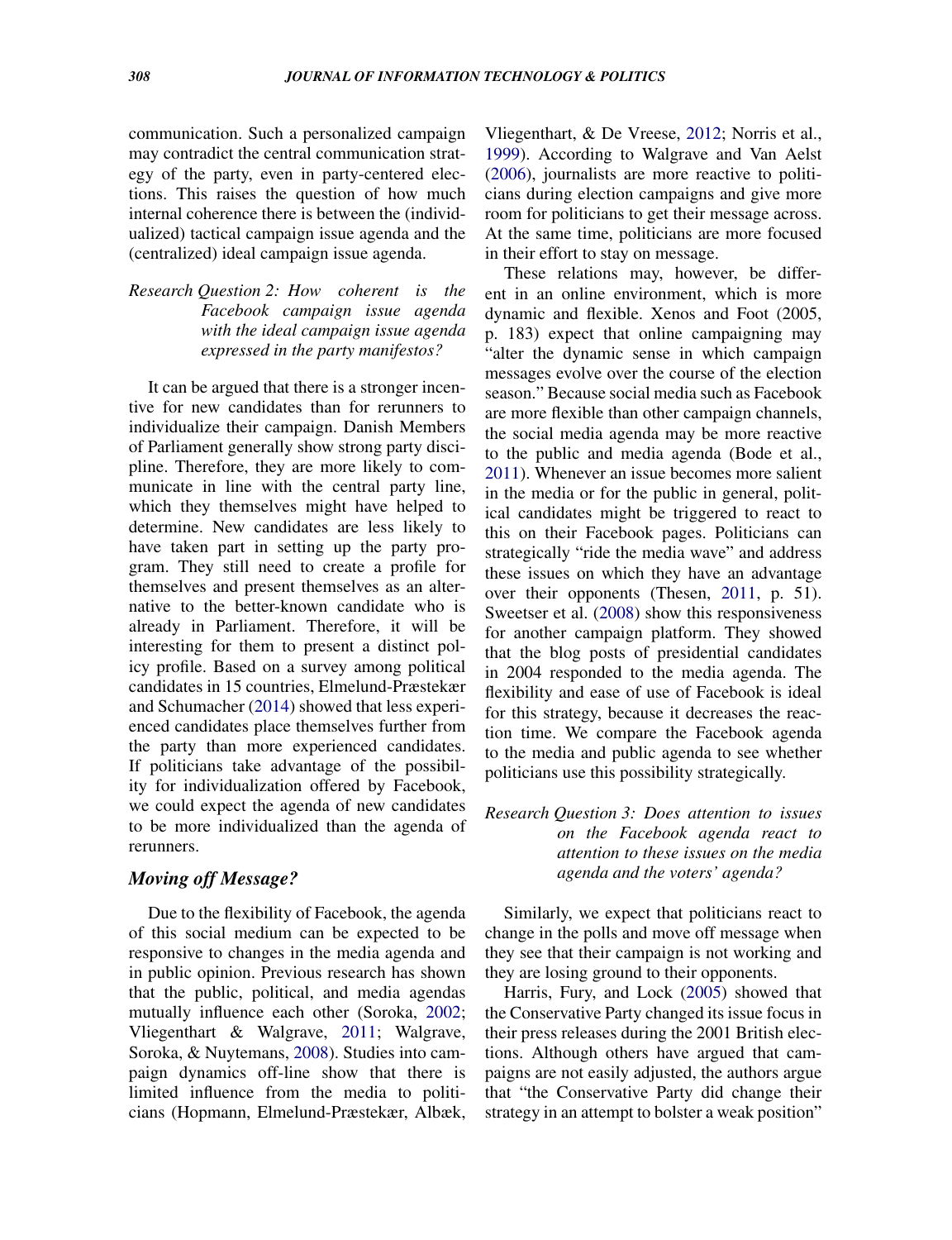(Harris et al., [2005,](#page-21-21) p. 108). Previous research on the Facebook agenda offers some support for this expectation. Benoit et al. [\(2011\)](#page-20-3) found considerable variation between the Facebook agenda and other campaign agendas, and argue that: "variations in message emphasis can be desirable when candidates respond to changing conditions in the campaign environment or attempt to turn around a campaign that is struggling." (Benoit et al., [2011,](#page-20-3) pp. 466–467). Our expectation is that candidates who are doing well in the polls will stick to their successful message, which leads to less change and more coherence with the ideal campaign agenda. Candidates who are falling behind in the polls could feel the need to adjust their message and change the issue focus away from the ideal campaign agenda. This leads to the following research question:

*Research Question 4: Is the internal coherence of the Facebook agenda influenced by changes in a party's standings in the polls?*

#### *CASE SELECTION AND DATA*

The Danish 2011 campaign is a good case to test how strategic politicians are in their use of Facebook to shape the issue agenda. First, political competition in Denmark has increasingly focused on issue competition (Green-Pedersen, [2007\)](#page-21-8). Prior elections in 2005 and 2007 were to a large extent dominated and determined by the immigration issue. In 2011, the issues changed somewhat due to the economic crisis, which focused attention on unemployment and welfare state issues more broadly. Hence, immigration played a less important role compared to earlier (Stubager, [2012\)](#page-22-23). As issue competition is one of the explanatory factors for electoral outcomes, having knowledge on how social media might affect this competition is obviously important. Second, the Danish case is valuable because Denmark has a high Internet penetration. More than 2.9 million Danes use Facebook, which is approximately 63% of the population (Internet World Stats, [2012\)](#page-21-22). Because issue competition

is important and Facebook use is high, the 2011 Danish elections provide a good test bed for the impact of social media on campaigns.

#### *Data Collection*

We harvested all active Facebook pages from any candidate during the Danish parliamentary election campaign that took place between August 26 and September 15, a total of 21 days. Because the formulated expectations only concern the period when the candidates are in "campaign mode," we are only interested in investigating what candidates running in parliamentary elections are saying during the time when the campaign is hot. This restricts the period we are investigating to the period from when the prime minister calls the election to Election Day.

Data access is a major concern given Facebook's privacy policy. Accordingly, the candidate had to provide open access to their Facebook page in order for this to be scraped.<sup>[2](#page-19-1)</sup> We collected all activity on the profile pages and used the additional information available on author and date to organize these. Based on the information of the author, we can link what the candidate said to his or her individual characteristics which we have coded previously—such as whether the candidate is a rerunning MP or new candidate. The other main advantage of each and every status is the date stamp. Based on the date stamp we can partition the text gathered from the candidates and, thus, we can look at changes throughout the campaign. For each section of our analysis, we will detail which exact texts were used.

When it comes to the number of candidates analyzed we focus on those running for a party (784 out of 804, 20 independent candidates). From the public pages identified, 250 candidates had profiles with activity throughout the campaign, but 33 of these did not contain any message posted directly by the candidate who owned the page, resulting in 217 used for the analysis of Facebook communication (around 28% of the candidates). From these, we collected 6,388 posts comprising status updates and text accompanying pictures or links posted by the candidates on their wall.<sup>[3](#page-19-2)</sup> From the candidate text universe, we can obtain the messages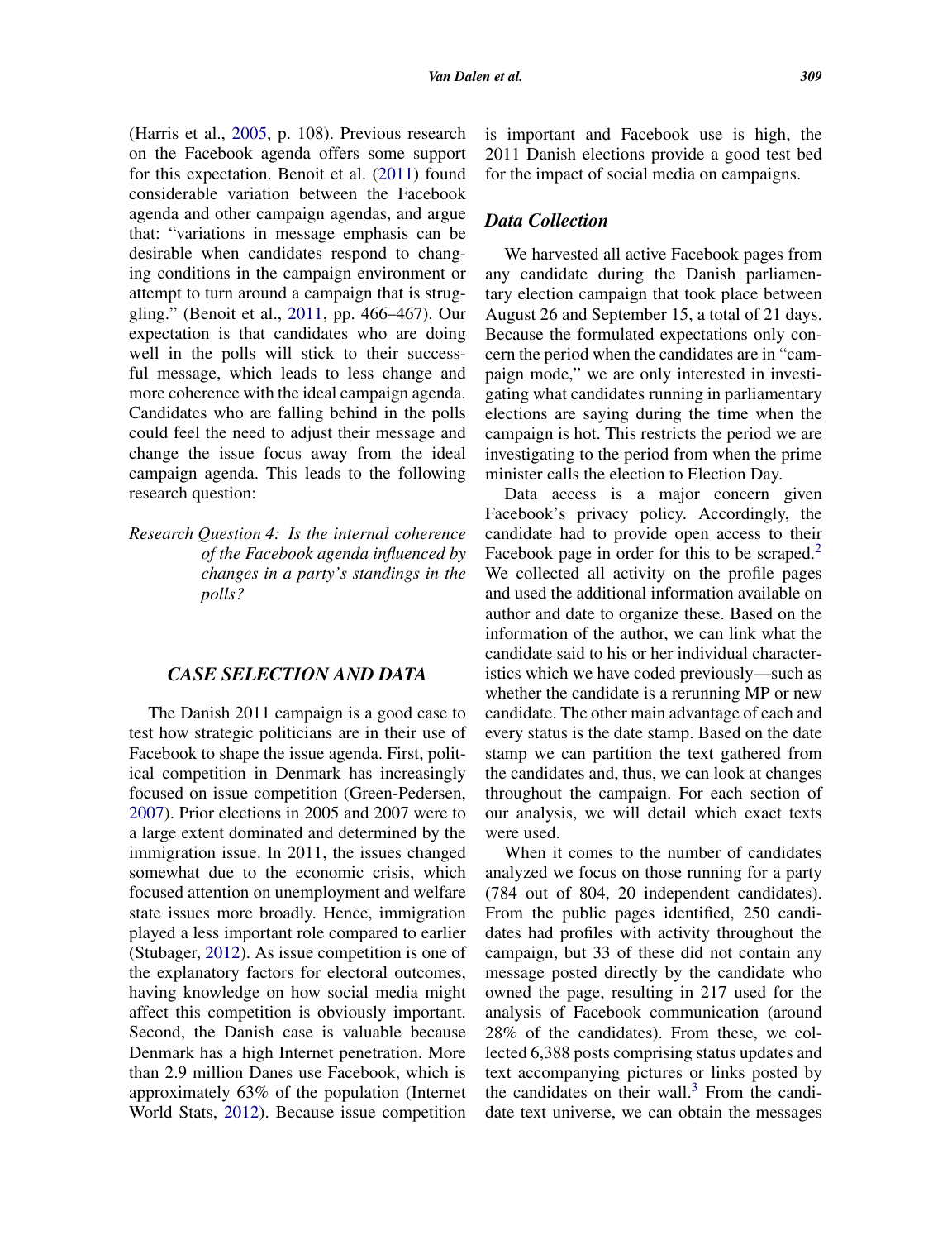| Party                             |              | $%$ of<br>candidates on<br>Facebook | $%$ of<br>rerunners on<br>Facebook | $%$ of new<br>candidates on<br>Facebook | Total<br>posts | Posts by<br>rerunners | Posts by<br>chal-<br>lengers |
|-----------------------------------|--------------|-------------------------------------|------------------------------------|-----------------------------------------|----------------|-----------------------|------------------------------|
| Social<br>Democrats               | A            | 32.26 (30/93)                       | 28 (10/36)                         | 35 (20/57)                              | 817            | 307                   | 510                          |
| Social-Liberal<br>Party           | B            | 46.67 (35/75)                       | 100 (4/4)                          | 44 (31/71)                              | 1120           | 99                    | 1021                         |
| Conservative<br>People's<br>Party | C            | 36.05 (31/86)                       | 33(5/15)                           | 37 (26/71)                              | 707            | 102                   | 605                          |
| Socialist<br>People's<br>Party    | F            | 53.26 (49/92)                       | 86 (18/21)                         | 44 (31/71)                              | 1384           | 633                   | 751                          |
| Liberal Alliance                  | $\mathbf{I}$ | 44.59 (33/74)                       | 100 (3/3)                          | 42 (30/71)                              | 668            | 63                    | 605                          |
| Christian<br>Democrats            | K            | 12.64 (11/87)                       | 0(0/1)                             | 13 (11/86)                              | 193            | 0                     | 193                          |
| Danish<br>People's<br>Party       | O            | 15.22 (14/92)                       | 0(0/22)                            | 20 (14/70)                              | 96             | 0                     | 96                           |
| Unity List                        | Ø            | 16.3 (15/92)                        | 100 (3/3)                          | 13 (12/89)                              | 492            | 181                   | 311                          |
| <b>Liberal Party</b>              | $\vee$       | 34.41 (32/93)                       | 39 (16/41)                         | 31 (16/52)                              | 911            | 558                   | 353                          |

TABLE 1. Party Level Descriptive Statistics for Facebook Usage of Public Facebook Profiles During the 2011 Danish Election Campaign

*Note.* Danish party abbreviations in the second column.

that the candidates are putting forward, which enable us to investigate what candidates discuss on their pages.

Although analyzing who uses Facebook and when during the campaign is not the goal of this paper, it is an important starting point in order to put our analysis and results in context. [Table 1](#page-8-0) presents detailed descriptive statistics. There are marked differences across parties in how many candidates have a public profile on Facebook, from over 40% in opposition parties Socialist Peoples' Party, Social Liberal Party, and Liberal Alliance to below 20% in the Danish People's Party and Unity List. These differences between the campaign styles of these parties is in line with the results of a survey among candidates participating in these elections (Skovsgaard & Van Dalen, [2013\)](#page-22-6) Although few in numbers, Unity List members are the most active, generating approximately 32 posts per candidate during the campaign. The candidates from the Danish People's Party were by far the least active, with only approximately seven posts per candidate. One important implication for our analyses is that, for some parties, we have a low number of activities, represented by few

<span id="page-8-0"></span>and short texts. This limits the possibilities for inferences regarding some of the subgroups like rerunners for the Danish People's Party. We detail at each stage how we addressed these limitations in the analyses.

As depicted in [Figure 1,](#page-9-0) from a time perspective, Facebook activity goes up just around the televised debates (August 28 and September 13) and—as in general social media use there is less Facebook activity during weekends (August 27–28, September 3–4, and September 10–11). [Figure 2](#page-9-1) summarizes the distribution of Facebook activity at the individual candidate level, indicating that there are four candidates with very strong activity on Facebook (two of them party leaders), but the majority of the other posters have around 20 posts in the full campaign (number of posts*/*candidate:  $mean = 29.43$ , median = 23). The distribution of posts by candidates can be found in online supplemental appendix 1.

The final information important for contextualizing our findings is linked to the weight one candidate carries in terms of Facebook communication, that is, what share of posts*/*day is due to a single candidate. In terms of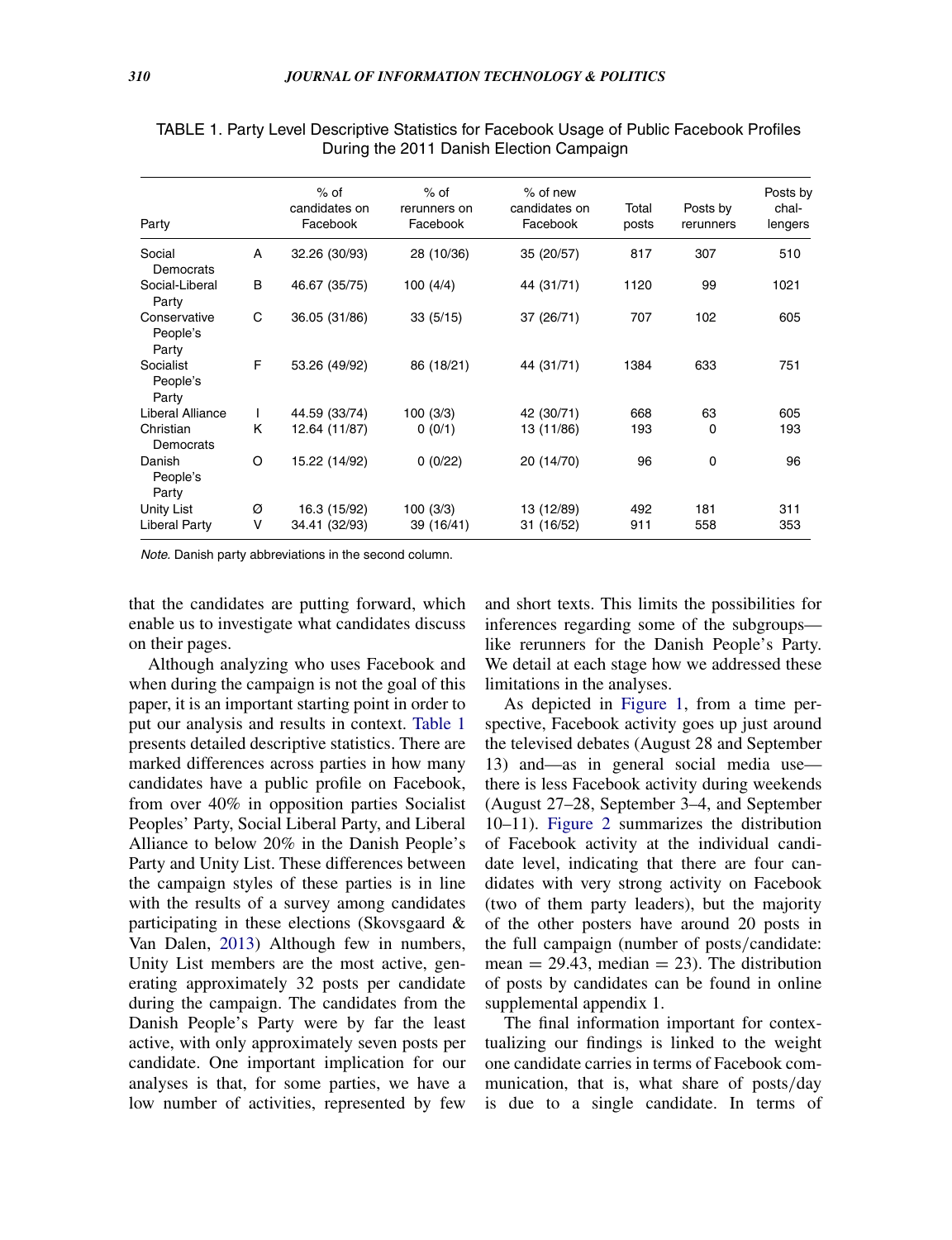FIGURE 1. Number of posts and unique posters (candidates) during the 2011 Danish election campaign.

<span id="page-9-0"></span>

FIGURE 2. Distribution of number of posts during the 2011 Danish election campaign.

<span id="page-9-1"></span>

overall campaign communication, one candidate contributes only around 4% of the daily posts (see the online supplemental Appendix 1). As displayed by [Figure 3;](#page-10-0) there are yet again differences between parties. These are not surprising, given the differences in both the number of candidates on Facebook and their activity. Accordingly, for the Christian Democrats (K)

and the Danish People's Party (O), whatever communication we measure is overwhelmingly driven by a few people, resulting in a high share of one candidate in the daily communication.

# *Operationalization and Methods*

Our Facebook data on candidate communication is simple text data. To investigate the Facebook agenda, we created a dictionary that included 12 issue categories: crime, defense, economy, education, employment, environment, EU, family, health care, immigration, social, and tax. We built this dictionary so that it covers all issues for which the representative rolling cross-section campaign survey by TNS Gallup included salience questions (Hansen, Kosiara-Pedersen, & Pedersen, [2012\)](#page-21-13). Thus, we used words that we associated with, for example, crime or the economy, which are two of our categories. The dictionary was developed and tested on a set of opening speeches given to the Danish Parliament by the prime ministers in the period from 1945 to 2008. Hence, it includes a wide set of political terms that have proven efficient in distinguishing between the same 12 categories used in this work. $4$  Depending on the question of interest (as discussed in the analysis section), we calculate a similarity index between the text from the statuses and each category of our dictionary.

First, the amount of issue discussion is evaluated by how similar the text gathered from these profiles is to our dictionaries. For all the 12 issues in question, we used the Jaccard dissimilarity index that is calculated as a ratio between the intersection of two sets and their union. In our case, the two sets were text from the Facebook profiles and the dictionary for each issue. The index is scaled [0, 1], and we reversed it so that higher values reflect higher attention given by candidates on their Facebook profile to that particular issue.<sup>5</sup> We analyzed the eleven biggest national newspapers to calculate the attention for each of the 12 issues on the media agenda (Hansen & Bordacconi, [2013\)](#page-21-11). The 11 major Danish newspapers were analyzed on a daily basis throughout the campaign. The analysis was a quantitative "dictionary" approach to text analysis carried out in the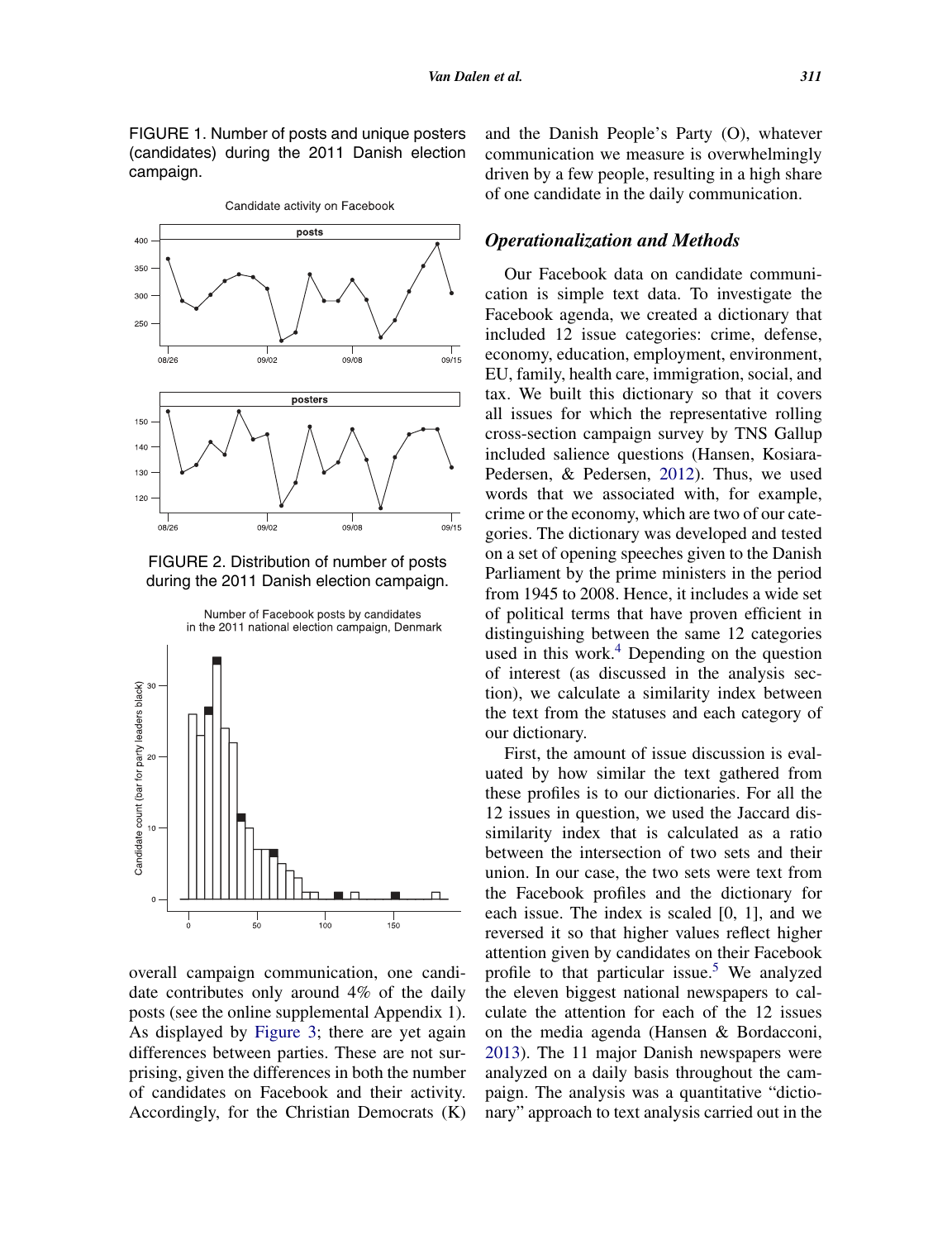<span id="page-10-0"></span>

FIGURE 3. Highest share of one candidate in total daily Facebook activity during the 2011 Danish election campaign.

database Infomedia.dk that includes full text of all Danish newspapers. A "dictionary" for each issue was developed and tested before the analyses were done. Only articles referring to the election, parties, or candidates were included in the analysis (see Hansen & Bordacconi, [2013\)](#page-21-11).

Second, the operationalization of "internal coherence" of the Facebook agenda is assessed for each party separately. Here, we first calculate the similarity indices using the same dictionaries but for the party manifestos. Accordingly, based on the text of the party manifestos we will have the issue salience or attention expressed in terms of similarity—for each party. We use this distribution of issue attention as a benchmark for the comparison. We compare the daily issue salience distribution on Facebook (for each party) with the manifesto salience distribution of the 12 issues using a reversed Duncan and Duncan [\(1955\)](#page-20-12) measure of dissimilarity. Subsequently, we also analyze the overlap of salience distribution between the manifesto and each individual candidate's total Facebook communication throughout the campaign. In its original form, the index captures the proportion (or percentage) of a particular distribution that needs to be changed in order to perfectly resemble another distribution of the same quantity in a different group. The reversed form we use ranges from 0 to 1, where 0 reflects no overlap (or coherence) between the salience distributions and 1 is a perfect overlap. For example, a score of 0.25 indicates that 75% of the issue salience distribution (of a particular campaign day) would need to be changed (or reordered in our case) to be perfectly in line with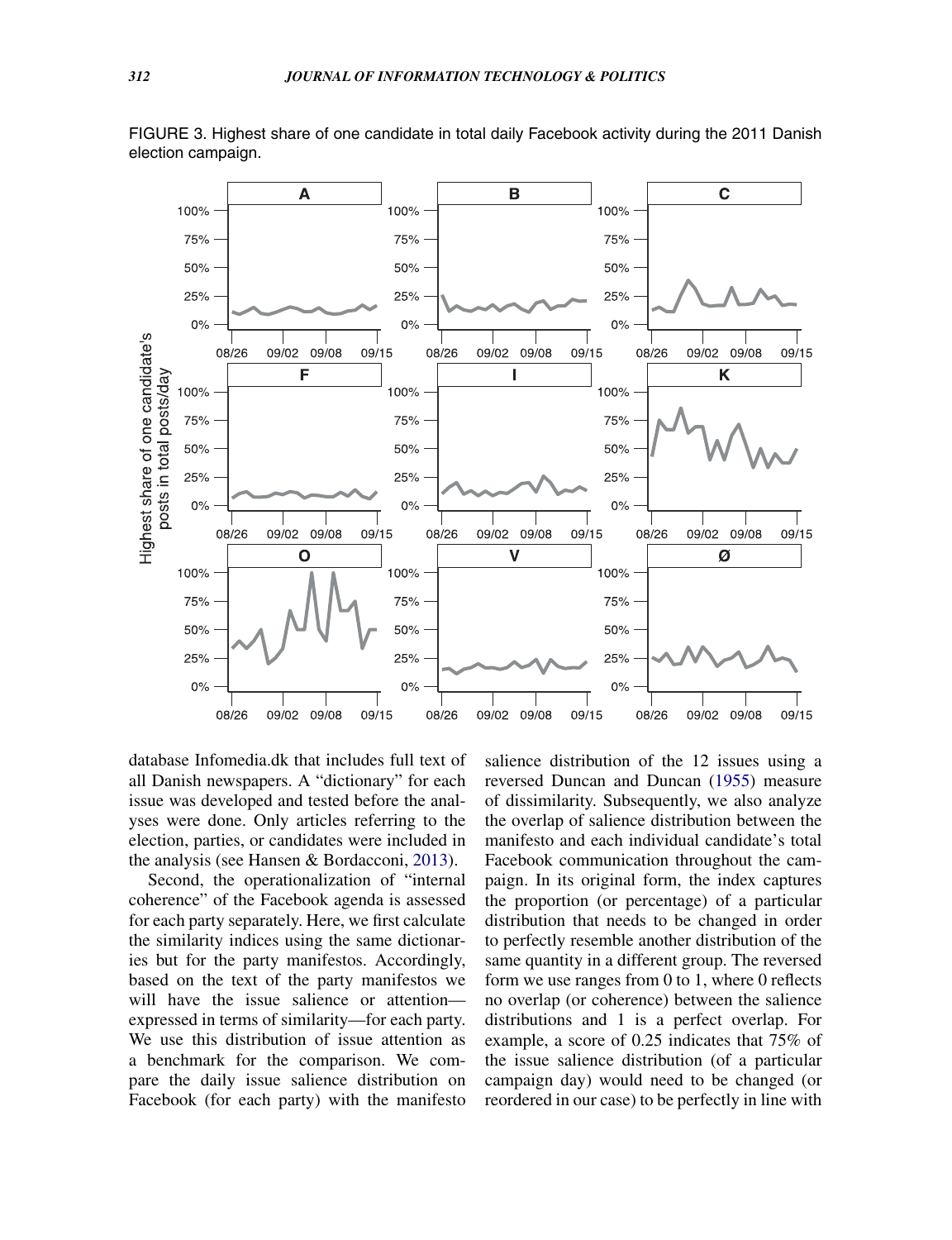the salience distribution set out in the party's manifesto.

Third, we analyze the dynamics of communication on Facebook in relation to how issue salience evolves at the public opinion level and how the media represents it. First, we will scale the salience quantities to make them comparable and to reflect the salience of each issue in relative terms throughout the campaign, namely, how does the salience of a particular issue relate to the average salience it had throughout the whole campaign. Keeping in mind that issue references on Facebook constitute a very small segment of the total communication, we discuss these in relative terms: the salience of a given issue on a given platform (for example, Facebook) on one day is expressed in terms of deviation from average salience of that issue throughout the whole campaign, resulting in comparable values across issues that can be negative (below-average salience for the issues) or positive (above-average salience for the issues). For our multivariate analysis, we are interested in checking the interaction between the three platforms for which we have issue salience data: public opinion (voter rolling cross-section study), news media, and Facebook. On each platform, each issue has 21 data points, and, thus, we have a relatively short time series for which we want to assess whether the salience (or evolution of salience) on other platforms has a significant impact. More precisely, our analysis answers the following question: does the evolution of the salience of a particular issue throughout the campaign depend on the importance of the very same issue on other platforms?

Next, we assess whether changes in the coherence of issue communication benchmarked to the party manifestos are associated with changes in the polling results for each party. Four nationally representative polls were carried out throughout the campaign—Voxmeter, Gallup, Epinion, and Megafon—from August 26 to September 14,  $2011<sup>6</sup>$  $2011<sup>6</sup>$  $2011<sup>6</sup>$  For each day, we take the average standing of a party across these four reported polls and we cross-reference it with the internal coherence scores of the Facebook issue communication to test whether the campaign agendas become less coherent when parties drop in the polls.

When comparing the agendas, we employ simple bivariate Granger models, after visual inspection. With these many observations, overfitting becomes a real issue as we increase the number or lags or if we want to specify a model including all four platforms simultaneously.<sup>[7](#page-20-14)</sup> In general terms, the Granger model tests whether using a time series *x* helps to better explain the time series *y* compared to a model that only accounts for the lags of *y*. In our analysis we use the first lags of *y* for several reasons: first, because the public and media agenda are measured on a daily basis, and second, because the Danish campaign is short and has a fixed term. Given this short time span, we expect politicians to react fast to developments in the campaign. This also limits our number of data points. Finally, we use one lag because Facebook is a flexible and responsive medium. Therefore, we expect a short time lag. Previous research has shown that lag length is generally shorter online than off-line (Sweetser et al., [2008,](#page-22-8) p. 210). Nevertheless, we report two and three-day lag results as well. The Granger test results are *F*-test values with associated two-tailed significance levels. For each issue we test for the potential influence of the news and public opinion agenda (expressed as relative salience) on the relative Facebook issue salience.

### *RESULTS*

#### *All Talk, No Issues?*

The discussion about the 12 preselected issues is a minor part of the Facebook communication by candidates for the Danish Parliament. [Figure 4](#page-12-0) displays the similarity between the Facebook campaign communication and our dictionary comprising all terms relevant for the 12 issues. Overall, issue discussions (y-axes on all figures) do not represent a large part of Facebook communication. Issue references are present, but these are not the most central topics mentioned by the candidates on their Facebook profile. More new candidates use Facebook and due to this difference their Facebook communication covers issues more frequently on the aggregate level, at least in the first part of the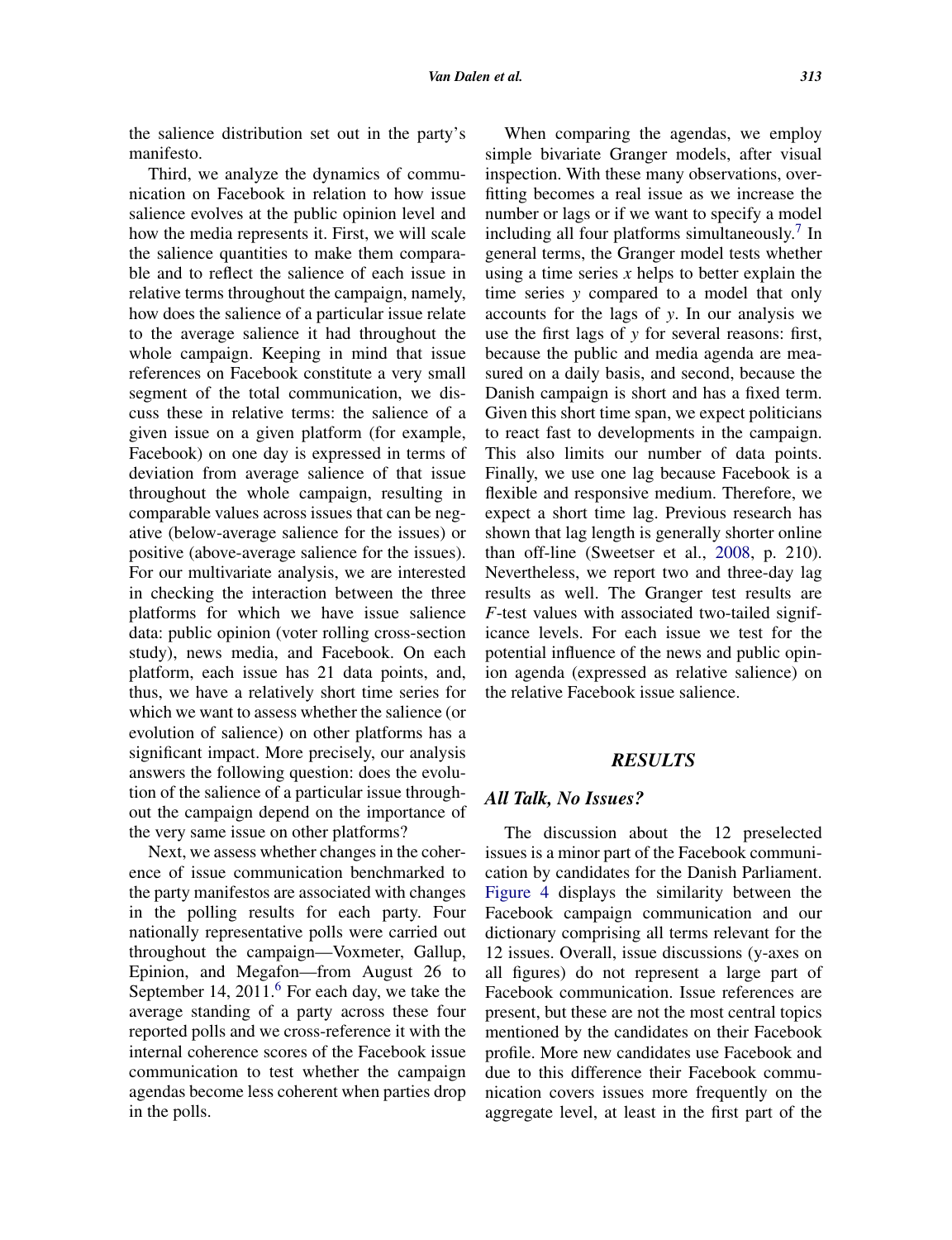<span id="page-12-0"></span>

FIGURE 4. Difference in daily issue talk between those rerunning for office and new candidates during the 2011 Danish election campaign.

**Panel A:** Total issue discussion for the campaign, all text from rerunners/day and new candidates/day.



**Panel B:** Issue discussion rerunners per day divided by number of rerunners and discussions by new candidates per day divided by number of new candidates.



**Panel C:** Average issue discussion calculated for the full campaign, individual-level Facebook post data.

**Panel D:** Average issue discussion calculated for the full campaign, individual-level Facebook post data for those candidates who posted more than 21 times during the campaign.

campaign, after which the rerunners catch up. Overall, issue discussions become less frequent by the end of the campaign for new candidates, and this is also associated with less communication in the campaign (as can be seen from the lower number of posts in that period).

However, these differences at the aggregate level are driven by the fact that, on average, we have more new candidates posting on each day of the campaign. Panel B displays the total issue discussion for each day divided by the number of posters (individual candidates). In this case,

issue discussion for an average rerunner candidate is higher throughout the whole campaign (and increasing during the campaign) compared to a new candidate, and, again, the overall issue discussion declines at the final stages of the campaign.

To further analyze these differences, we have calculated the issue discussion for each candidate separately. Our Facebook text input is not rich enough to calculate daily values for each candidate. However, we can take *all* the Facebook communication of one particular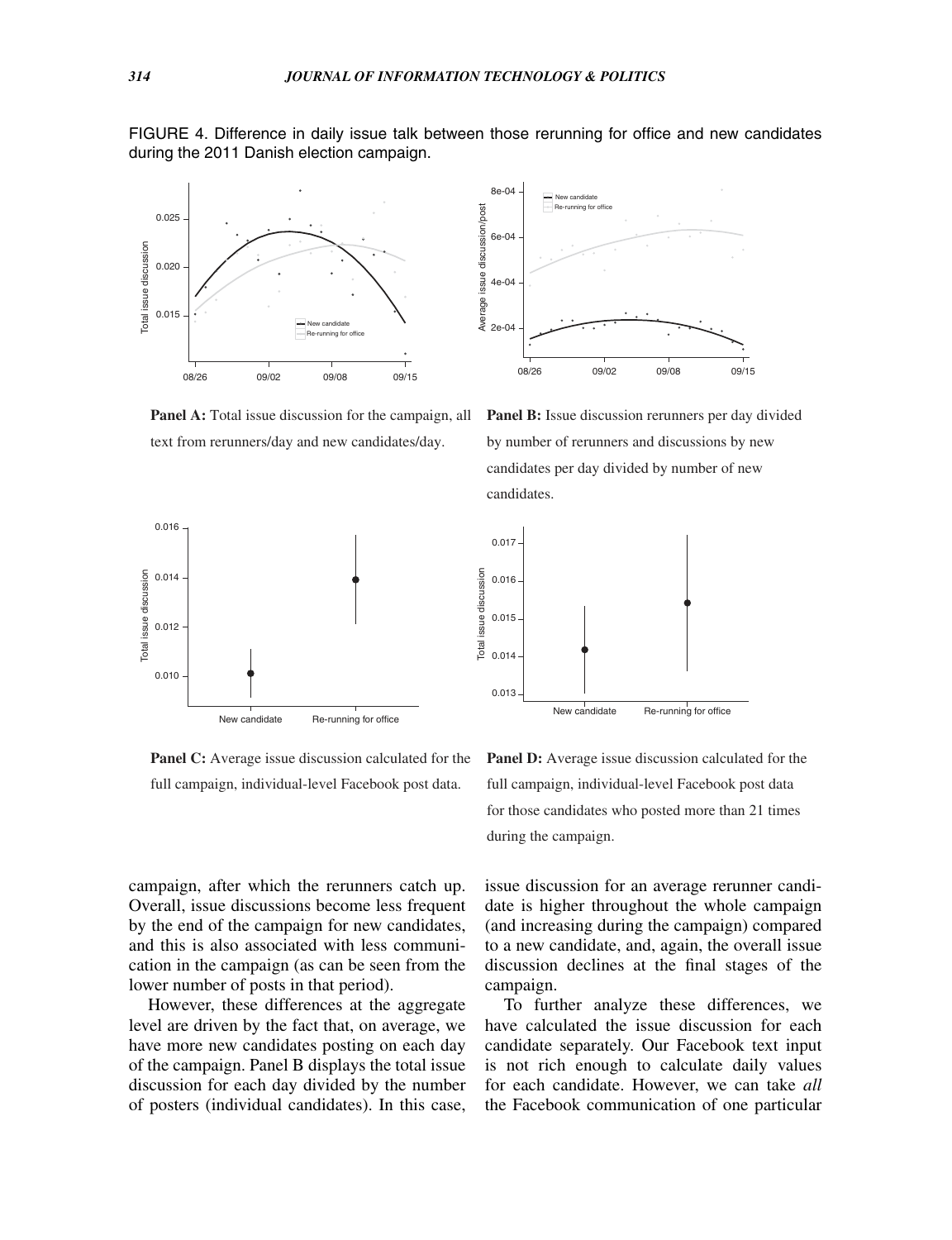candidate and use that text as comparison for our dictionaries. Panels C and D display the mean differences (with 95% confidence intervals) between rerunners and new candidates, based on these individual-level quantities. In line with our daily average breakdown, Panel C shows that, on average, new candidates focus less on issues than those rerunning for office. An average rerunner posts more (mean difference 16.25,  $p < 0.001$ ), mentions more issues (from the 12 issues included, mean difference 1.74,  $p \, < 0.001$ ), resulting—on average—in more issue discussion for a rerunner candidate on the individual level. Once we limit our sample of candidates to those who have posted at least 21 times we find a similar pattern, but the differences are not statistically significant anymore (Panel D). $8$ 

### *An Individualized Campaign?*

[Figure 5](#page-14-0) displays the dictionary-based salience of each issue in the party manifestos for the 2011 parliamentary elections. This issue salience distribution serves as the ideal campaign agenda, which is the point of comparison for the analysis of internal coherence of the Facebook issue discussion. Although in absolute numbers the issue salience is low using our operationalization, the most important input here is related to how these issues rank within each party in terms of attention dedicated to them. On average, we can see the EU, economy, employment, and health care–related issues were most salient in these manifestos, but there is some between-party heterogeneity. The Social Democrats, Socialist People's Party, and Unity List did emphasize the environment more in relative terms than other parties, whereas the defense and immigration issues were more salient for the Danish People's Party, compared to other parties.

[Table 2](#page-14-1) shows the *internal coherence* of the Facebook campaign, measured as the overlap between the Facebook agenda and the ideal agenda. As discussed above, the reversed form of the Duncan and Duncan [\(1955\)](#page-20-12) index serves as a quantitative measure of coherence: the larger the overlap between the Facebook and the ideal agenda, the higher the internal coherence of the campaign. The internal coherence scores are between .73 and .90, showing considerable overlap. In terms of magnitude, a score of, for example, 0.7 indicates that we need to change 30% of the distribution to get a full overlap (or coherence). The coherence scores are high in comparison to the internal coherence of ads or television debates in previous Danish campaigns (Elmelund-Præstekær, [2011\)](#page-21-10). However, these are coherence scores calculated based on the relative salience of issues, and they do not speak to how and how much these issues were discussed in absolute terms, so direct comparisons might be misleading. The internal cohesion is lowest for two parties that had the lowest general activity on Facebook (and implicitly also less issue communication): the Christian Democrats and the Danish People's Party. However, these scores are not much lower than the scores for the other parties.

To see whether the coherence of the Facebook campaign is higher for rerunners than for new candidates, we analyze differences between the two on the party level and the individual level. First, we compare the internal coherence of the agenda of rerunners and newcomers per party. The last two columns of [Table 2](#page-14-1) present the same reversed Duncan and Duncan [\(1955\)](#page-20-12) index for new candidates and those who are rerunning for office. As above, we have taken all communication by members of one party and benchmarked the issue salience distribution to the one found in the manifestos, but in this case we have done this separately for the two types of candidates. Overall, the differences are minor and substantively limited, but in most cases rerunners appear to be slightly more in line with the issue agenda (in terms of relative salience) set out in the party manifestos. Unity List is the only party where those rerunning for office are more coherent with their party manifestos than new candidates. This could rightfully be the reflection of the high activity on Facebook by the party leaders. $9$  In the case of the Liberal Alliance and the Liberal Party, we find that the agenda of new candidates is slightly more consistent in the issue salience distribution than the agenda of those rerunning for office, whereas for other parties we find no major differences.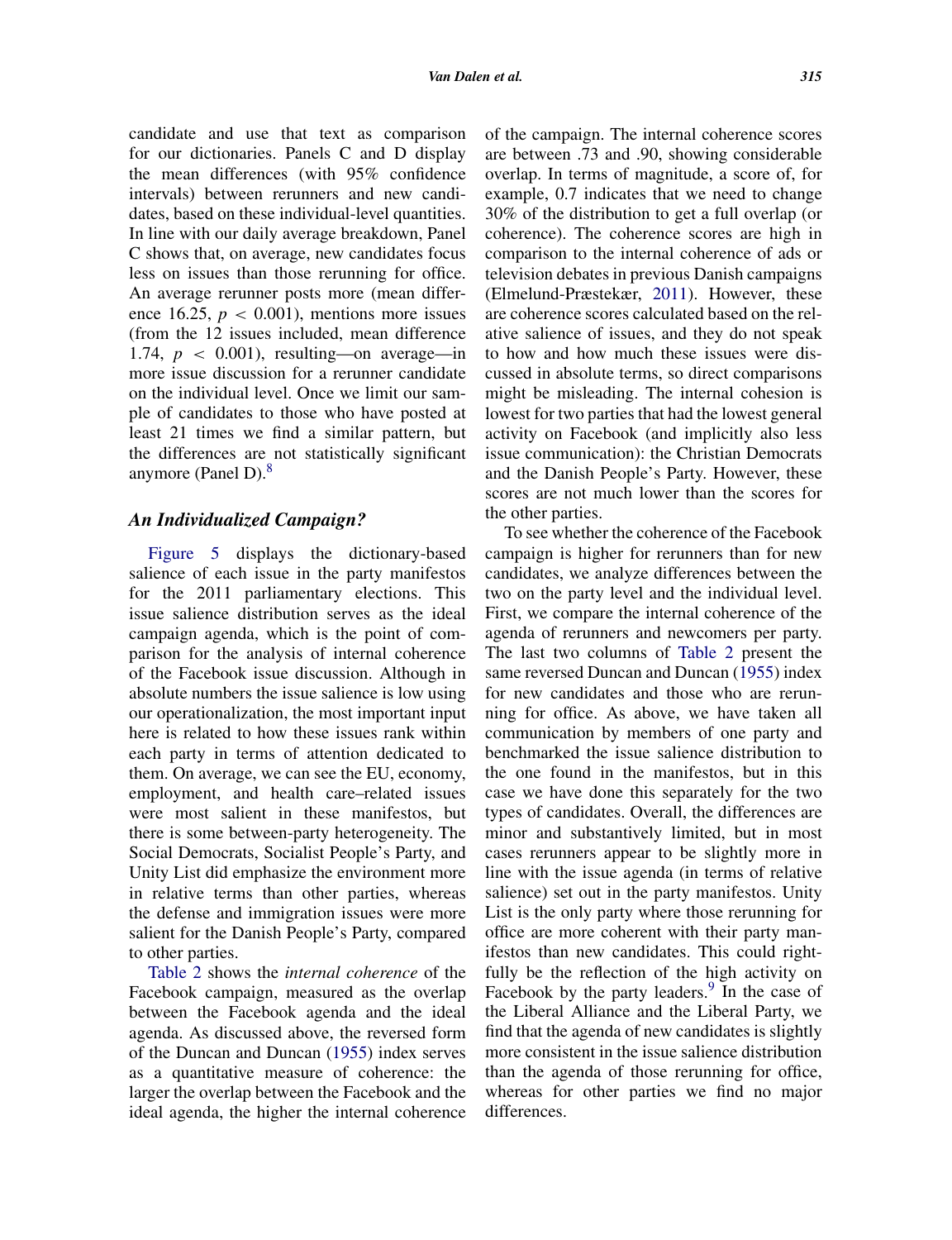<span id="page-14-0"></span>

FIGURE 5. Issue salience in party manifestos.

<span id="page-14-1"></span>Salience

| TABLE 2. Internal Coherence of the Facebook Agenda During the 2011 Danish Election |  |
|------------------------------------------------------------------------------------|--|
| Campaign                                                                           |  |

|       | Internal coherence (0-1) |                |                      |  |  |
|-------|--------------------------|----------------|----------------------|--|--|
| Party | All                      | New candidates | Rerunning for office |  |  |
| A     | 0.90                     | 0.93           | 0.87                 |  |  |
| B     | 0.87                     | 0.87           | 0.82                 |  |  |
| C     | 0.87                     | 0.87           | 0.78                 |  |  |
| F     | 0.89                     | 0.89           | 0.90                 |  |  |
| T     | 0.87                     | 0.86           | 0.80                 |  |  |
| K     | 0.73                     | 0.73           | <b>NA</b>            |  |  |
| O     | 0.78                     | 0.78           | <b>NA</b>            |  |  |
| v     | 0.85                     | 0.86           | 0.84                 |  |  |
| Ø     | 0.88                     | 0.86           | 0.89                 |  |  |

*Note.* Total Facebook posts throughout the campaign for each party benchmarked to issue salience distribution in manifestos (higher values indicate stronger correspondence between manifesto and Facebook communication). Last two columns display the same statistic calculated only based on posts from "new candidates" or those "rerunning for office." NA marks that no coherence score can be calculated, because there were no rerunners on Facebook.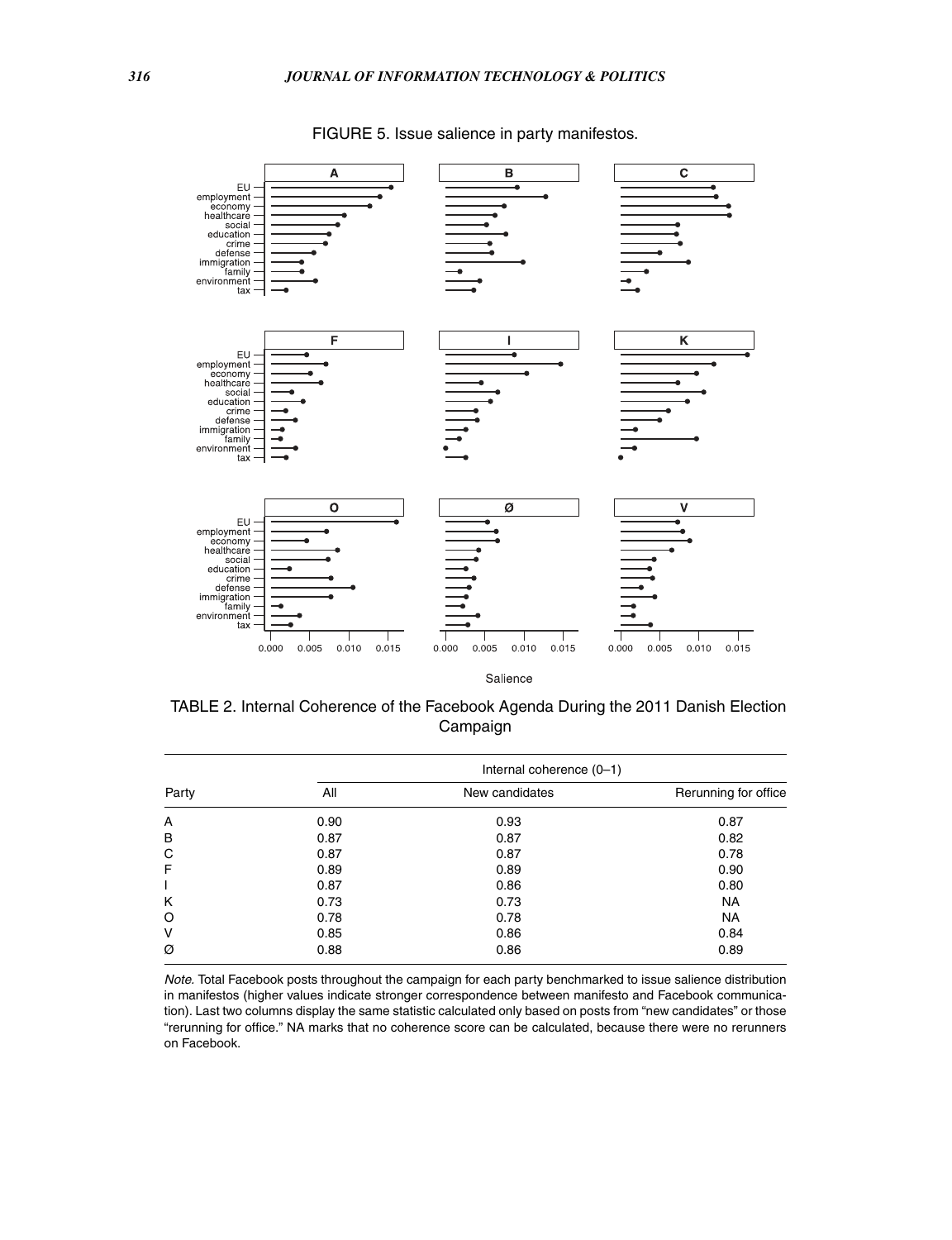

<span id="page-15-0"></span>

**Panel A:** Average coherence based on individual Facebook communication.



**Panel C:** Average coherence based on individual Facebook communication for candidates who had 21 or more posts during the campaign.

Next, we compare the coherence of the campaign of new candidates and rerunners at the individual level. Therefore, we study how the Facebook communication of each candidate on its own matches up with the party's issue agenda expressed as relative salience of the issues measured. We proceed by taking all the Facebook communication of one candidate throughout the entire campaign, calculate first the issue salience distribution, and then cal-culate the coherence score.<sup>[10](#page-20-17)</sup> Panels A and B in [Figure 6](#page-15-0) display the mean differences for rerunners versus new candidates and the distribution of coherence scores for these two groups.



**Panel B:** Coherence distribution based on individual Facebook communication.



individual Facebook communication for candidates who had 21 or more posts during the campaign.

The Facebook communication of rerunners appears to be significantly more coherent with the ideal agenda expressed in the manifestos. However, these coherence scores might be a simple by-product of insufficient communication on Facebook, which would lead to many 0 issue salience scores. Therefore, we restrain our analysis to those candidates who posted at least 21 times throughout the campaign (panels C and D in [Figure 6\)](#page-15-0). For these candidates, the differences are not statistically significant. This shows that those new candidates who actually use Facebook and at least somewhat touch upon policy-related questions are *similarly in line*[11](#page-20-18) with what their party set out in the manifestos.<sup>12</sup>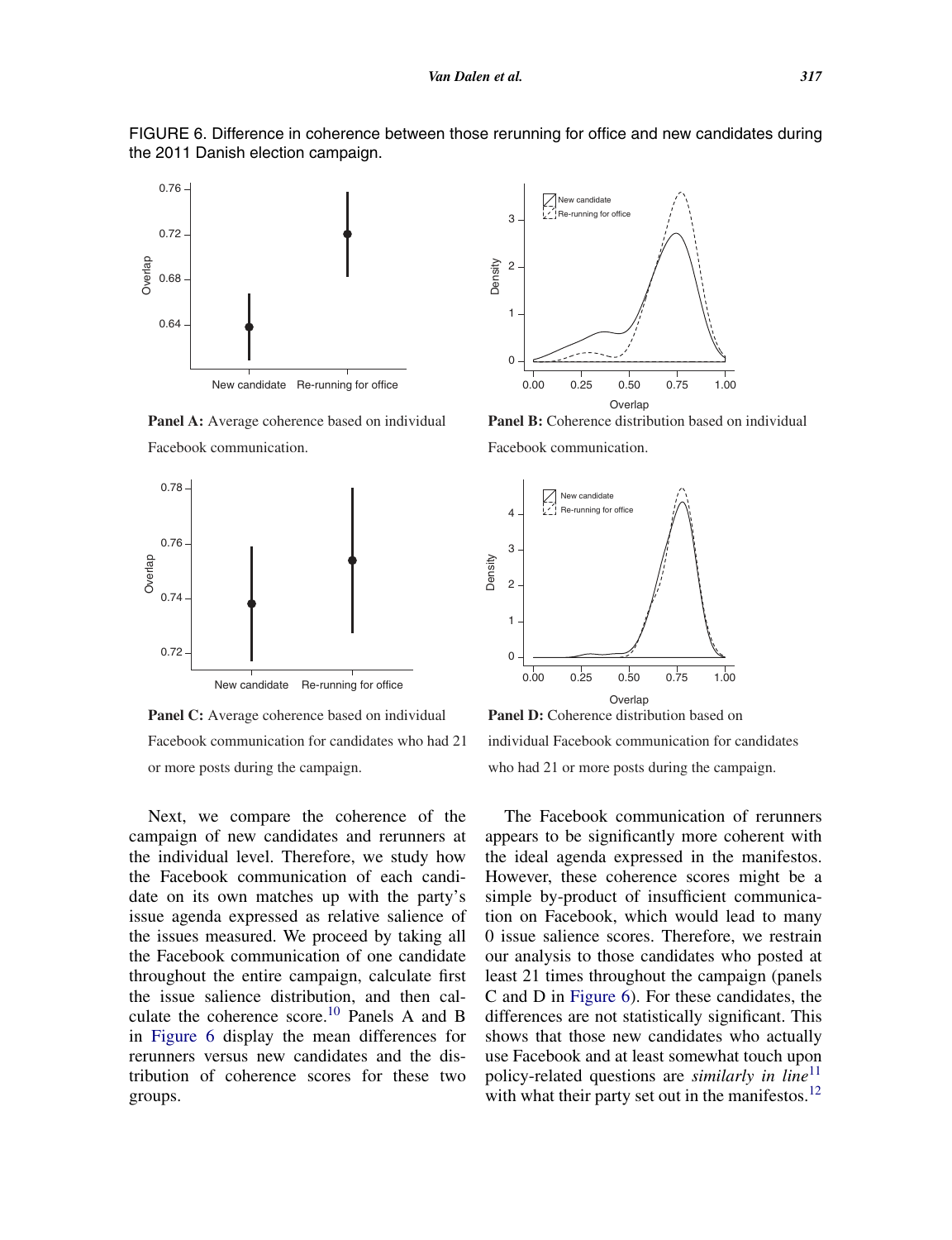In sum, when politicians talk about issues, the distribution of the attention is similar to the ideal agenda expressed in the party's manifesto. The Facebook agenda of active candidates is more coherent with the ideal agenda. Based on the daily and individual-level analysis, we find evidence suggesting that rerunners stay more on message than new candidates. But differences between rerunners and new candidates on the individual level are only present because rerunning candidates post more about issues. It is important to note again that there are parties (such as the Danish People's Party and Christian Democrats) where the publicly scrapeable Facebook activity is very low, hence both coherence but also differences between rerunners and new candidates are definitely not representative of a general party*/*MP Facebook behavior in these parties.

# *Responsiveness of the Facebook Campaign*

We start our analysis in this last section by looking at the relative salience of each issue (compared to one issue's average salience throughout the whole campaign) on the Facebook, media, and public agenda, displaying the results in [Figure 7.](#page-17-0) Perhaps the most notable aspect here regarding the Facebook communication is that most issues are most salient in the middle period of the campaign, which also comes at the height of Facebook activity. Crime and immigration are already salient at the kick-off of the campaign, but their salience decreases almost in a linear fashion throughout the campaign. The environment and the economy present less variation, holding steady around average salience with a slight decrease in the end of the campaign, again, where Facebook communication reaches the lowest levels.

[Table 3](#page-18-0) reports *p-*values for the Granger tests for the media to Facebook and public opinion to Facebook paths. Because previous research indicated high reaction speeds and fast communication on Facebook, and because we have serious data constraints regarding the short length of the series (a short official campaign), we focus on a one-day lag, although we also report results for two- and three-day lags (and

not longer, because our series is very short). Using the present operationalization to detect issue salience, we essentially find no evidence of cross-platform influence in the 2011 Danish parliamentary election campaign. The exception is the EU issue, but only with the shortest lag. This issue was also among the most discussed issues on Facebook throughout the campaign. These results suggest that including information about issue salience at the public opinion or media level does not help to predict the salience of issues on the candidates' Facebook agenda.

Additionally, as a further check, we have carried out the same analyses but differentiating between parties (without the two parties that did not communicate too much on Facebook; see the online supplemental Appendix 3). Overall, the patterns of no-relationship mimic the aggregate results, with some deviations. Social Democrats reacted to the news for the family issue and to the public for the crime issue, and the Liberal Alliance reacted to the public on the social issue. However, and this is crucial, for all other parties or issues, we did not find any systematic patterns that would not be sensitive to the lag length, which suggests that weak or no linkages are the overall patterns. Yet again, we need to emphasize that these are relative salience measures based on small amount of issue communication on Facebook, in a short campaign.

The last step of our analysis focuses on the influence of change in polling numbers of a party and the internal coherence of the Facebook issue salience distribution throughout the campaign (see the online supplemental Appendix 4). We followed a similar approach and employed the Granger tests for the daily internal coherence score on Facebook by all candidates of a given party and that particular party's standing in the polls. First off, we see relatively high stability in terms of coherence throughout the campaign, with a decreasing trend only for the Unity List and the Conservatives. Most changes in terms of standings in the polls are within 2% throughout the campaign. With the exception of the Socialist People's Party (that has a slight decreasing trend in the polls and very minor increase in coherence), for none of the parties does information about polling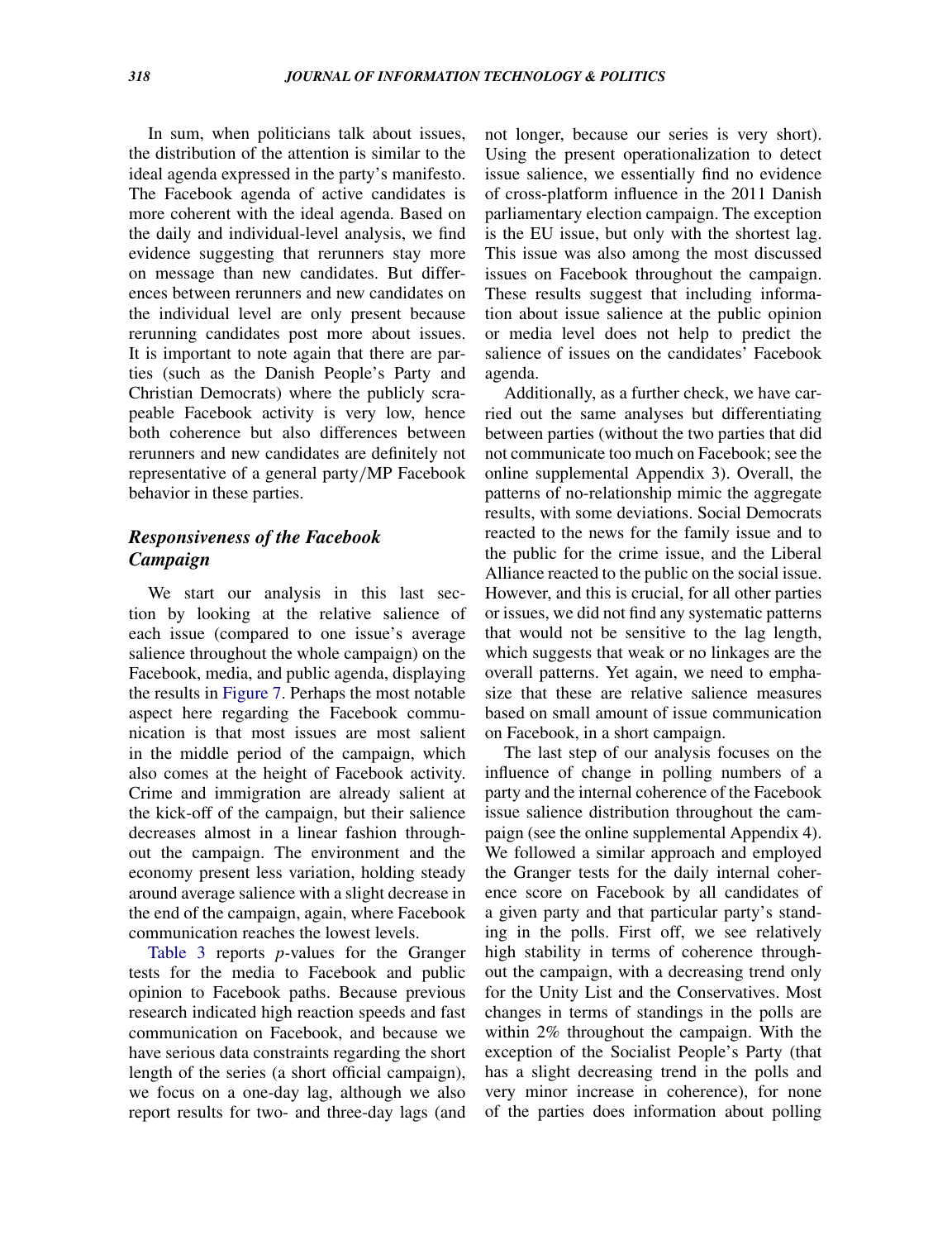<span id="page-17-0"></span>

FIGURE 7. Relative salience throughout the campaign for three platforms.

numbers significantly help explain throughoutcampaign variation in the coherence scores (See [Table 4\)](#page-18-1). Thus, despite the flexibility offered by Facebook, the Facebook agenda of the subset of candidates having public pages reacts to neither the media nor public agenda, nor to opinion polls. We summarize our findings and implications for the broader study of issue communication on Facebook in the next, concluding section.

## *DISCUSSION AND CONCLUSIONS*

We analyzed the content of Facebook updates by political candidates during the 2011 Danish

parliamentary election to find out whether the control over the channel, its semi-public character, and its flexibility influence the campaign agenda on this social media. Previous studies have shown that politicians use social media more as a medium for broadcasting than for dialogue. Despite the importance of issues in Danish elections, we found that issue discussion on Facebook is generally low. This suggests that, similar to other campaign contexts (Gainous & Wagner, [2014;](#page-21-17) Jackson & Lilleker, [2011\)](#page-21-4), building a policy profile is not as important a goal of social media use by Danish politicians as, for example, mobilization, relationship management, or giving insight into the politicians' private life. Although issue discussion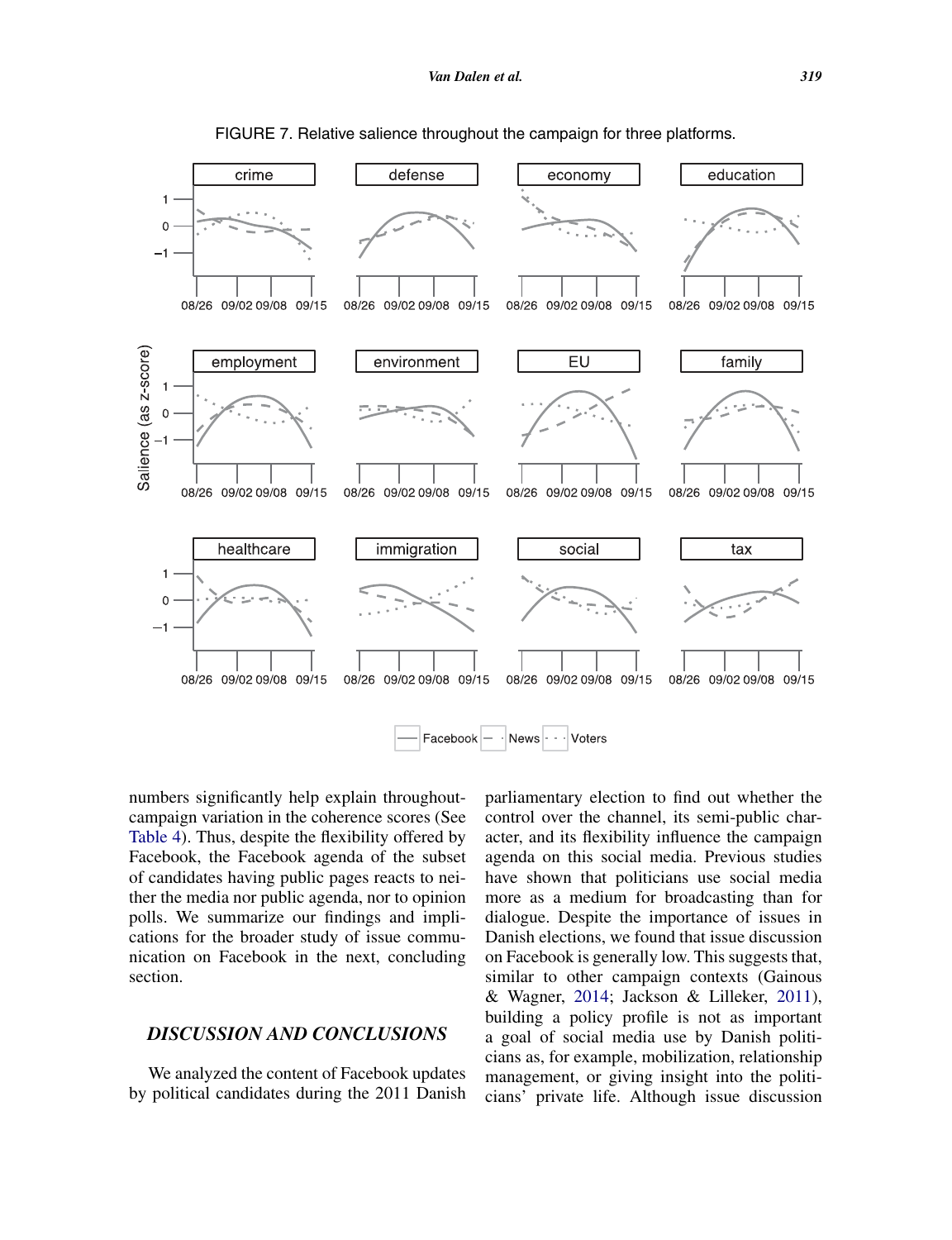| <b>Issue</b> | Media $>$<br>Facebook | Public $>$<br>Facebook | Media $>$<br>Facebook | Public $>$<br>Facebook | Media $>$<br>Facebook | Public $>$<br>Facebook |
|--------------|-----------------------|------------------------|-----------------------|------------------------|-----------------------|------------------------|
| Lag          |                       | (1)                    | (2)                   |                        | (3)                   |                        |
| crime        | 0.757                 | 0.084                  | 0.355                 | 0.366                  | 0.216                 | 0.751                  |
| defense      | 0.707                 | 0.343                  | 0.981                 | 0.099                  | 0.905                 | 0.363                  |
| economy      | 0.359                 | 0.885                  | 0.516                 | 0.656                  | 0.408                 | 0.792                  |
| education    | 0.367                 | 0.645                  | 0.395                 | 0.182                  | 0.713                 | 0.384                  |
| employment   | 0.866                 | 0.659                  | 0.236                 | 0.898                  | 0.304                 | 0.7                    |
| environment  | 0.164                 | 0.46                   | 0.414                 | 0.704                  | 0.957                 | 0.901                  |
| EU           | 0.017                 | 0.031                  | 0.063                 | 0.103                  | 0.064                 | 0.234                  |
| family       | 0.081                 | 0.036                  | 0.181                 | 0.168                  | 0.421                 | 0.141                  |
| healthcare   | 0.59                  | 0.168                  | 0.797                 | 0.179                  | 0.877                 | 0.19                   |
| immigration  | 0.664                 | 0.232                  | 0.058                 | 0.609                  | 0.022                 | 0.91                   |
| social       | 0.455                 | 0.472                  | 0.703                 | 0.683                  | 0.957                 | 0.618                  |
| tax          | 0.676                 | 0.332                  | 0.919                 | 0.106                  | 0.315                 | 0.32                   |

#### <span id="page-18-0"></span>TABLE 3. Interaction Between Platforms

*Note*. Columns contain *p*-values (two-tailed test) for the relative salience on media or public opinion to relative salience on Facebook path.

TABLE 4. Interaction Between Standings in Polls and Daily Coherence (Benchmarked to Manifesto Salience Distribution

| Party | Polls $>$<br>Coherence | Coherence $>$<br>Polls | Polls $>$<br>Coherence | Coherence $>$<br>Polls | Polls $>$<br>Coherence | Cohenence<br>Polls |
|-------|------------------------|------------------------|------------------------|------------------------|------------------------|--------------------|
| Lag   | (1)                    |                        | (2)                    |                        | (3)                    |                    |
| A     | 0.957                  | 0.609                  | 0.992                  | 0.396                  | 0.94                   | 0.53               |
| B     | 0.996                  | 0.504                  | 0.054                  | 0.077                  | 0.169                  | 0.089              |
| C     | 0.313                  | 0.791                  | 0.24                   | 0.85                   | 0.362                  | 0.549              |
| F     | 0.039                  | 0.66                   | 0.022                  | 0.282                  | 0.027                  | 0.044              |
|       | 0.487                  | 0.369                  | 0.36                   | 0.041                  | 0.629                  | 0.006              |
| Ø     | 0.072                  | 0.48                   | 0.504                  | 0.811                  | 0.304                  | 0.875              |
| v     | 0.26                   | 0.873                  | 0.588                  | 0.364                  | 0.362                  | 0.774              |

*Note.* Columns contain *p*-values (two-tailed test) for standing in polls and coherence in terms of issue salience on Facebook.

was limited, politicians do not ignore issues altogether. One reason for "preaching to the choir" and explaining issues positions once more to their followers might be that these followers can serve as opinion leaders. If candidates clarify their policy preferences to their supporters on Facebook, these supporters will be better able to present a clear profile of their candidates when canvassing or when trying to convince others to vote for their preferred candidates.

When politicians talk about issues on Facebook, there is a strong overlap with the ideal campaign agenda expressed in the manifestos. The internal coherence of the Facebook campaign was high compared to the coherence of

<span id="page-18-1"></span>other channels such as ads or even television debates found in previous studies. Facebook was thus not used as a platform to build an individual policy profile. New candidates were not more likely to personalize their issue agenda than rerunning candidates. These results might indicate that candidates differentiate themselves from other politicians within their party based on their personality rather than their policy profile, and this aspect presents itself as a possible avenue for future research.

Despite the flexibility of Facebook, we did not find that social media campaigns responded to changes in the media or public agenda, nor to standing in the polls. On the one hand,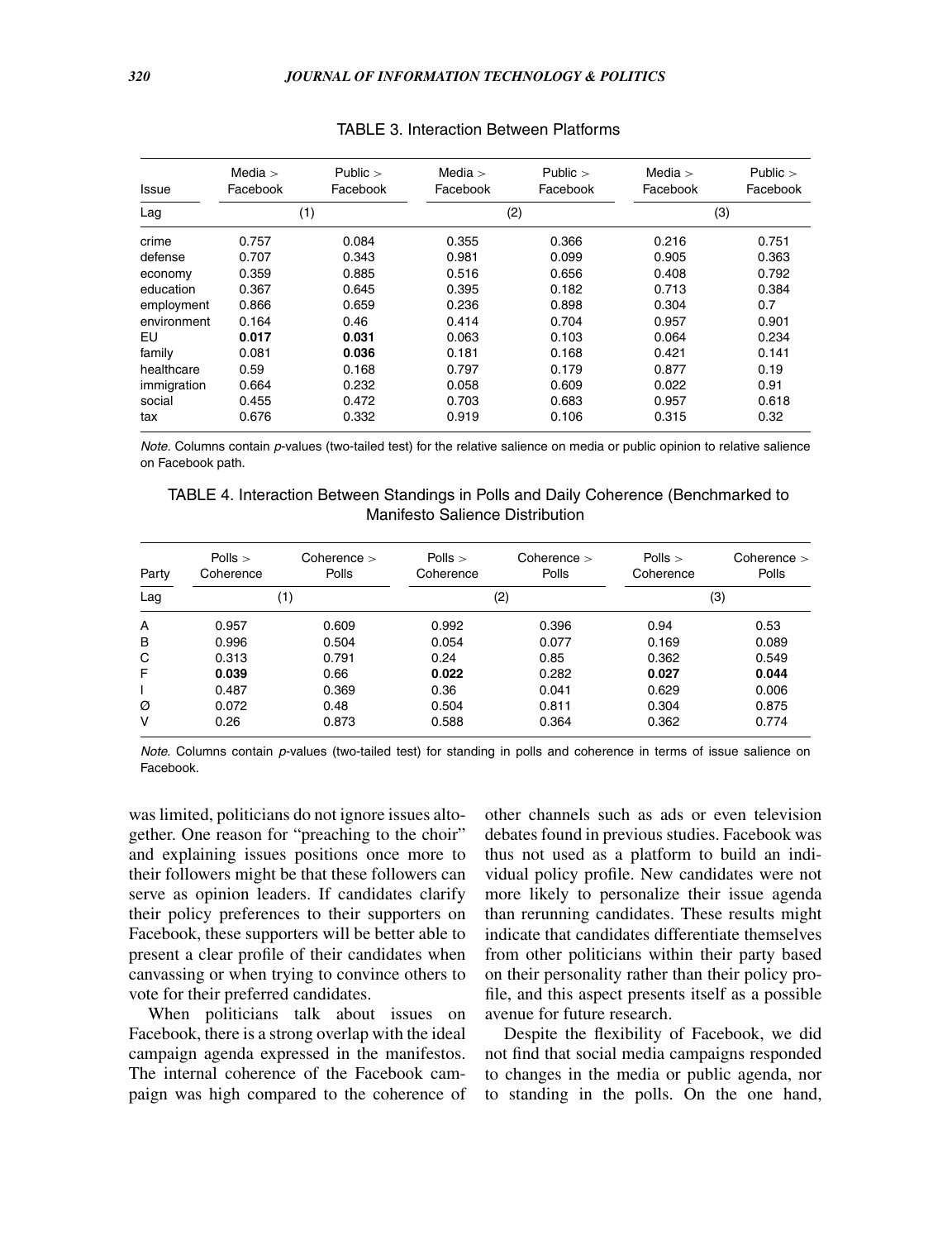this might be due to the particularities of the 2011 Danish elections. The Danish election campaign is relatively short, and in this particular campaign there was no real change in parties' standing in the polls (see the online supplemental Appendix 4). Similarly, change in the public and media agenda was limited, which was partly due to the status of the economy overshadowing other issues. On the other hand, it might simply show that politicians hardly take the opportunity to conduct an individualized and responsive campaign on Facebook. This may partly be due to the Danish context, where campaigning is less centralized and professional than, for example, in the United States or the United Kingdom (Gibson & Ward, [2012\)](#page-21-23). Surveys have shown that a significant part of the Danish politicians indicate that they do not use Facebook for strategic reasons, but rather to "appear modern" (Skovsgaard & Van Dalen, [2013\)](#page-22-6). Politicians might need more time to adapt to the new medium and appreciate the possibilities of control, personalization, and responsiveness offered by Facebook. It might be the case that it takes time for politicians and campaign management to become more experienced with Facebook and the real impact of social media on the campaign to become visible.

Our analysis builds upon a unique combination of data, including Facebook status updates, public opinion data, media data, and party manifestos. Nevertheless, as in most cases, our analyses also faced limitations related to the type and characteristics of the data used. We only relied on public Facebook profiles. This limited the number of candidates included in the analysis, although the distribution of candidates using Facebook across parties is in line with other studies. Facebook adoption was skewed across parties, and Facebook posts by individual candidates for each day were limited in number. Facebook status updates are also very short text updates or snippets, sufficient to express an idea considered important by the candidate. Hence, we had to aggregate (or put together) batches of texts to analyze our research questions: all the posts from a candidate throughout the whole campaign, or all the posts by some candidates on a day, and so on. In order to avoid masked patterns due to these aggregation strategies, we presented in parallel results from these different aggregation strategies. However, the limited text input also resulted in many cases where the issue attention scores were zero, creating salience distributions with more zeros, and thus the overlap scores have to be interpreted with extra care. Finally, there is not too much variation in terms of issue salience throughout the campaign in the news media or the voter perception, making it difficult to find substantive differences between these platforms. This feature of the campaign comes as a limitation also because the initial party manifesto issue attention distributions were very much in line with the issue attention distribution in the media or voter study. Nevertheless, our results shed light on important nuances of political communication on Facebook, and will hopefully inspire more research studying the dynamics of the Facebook campaign in combination with party manifestos, media agendas, and public opinion data.

#### <span id="page-19-0"></span>**NOTES**

1. In this paper, sitting MPs who rerun for office are referred to as "rerunners," and challenging candidates who are not in parliament are referred to as "new candidates." We avoid using the term "incumbents," since in the Danish electoral context this may also refer to candidates who belong to the governing party.

2. Information on personal pages (even with the most relaxed privacy settings) is not accessible unless one has a friendship status on Facebook. Although there are personal pages for which the Facebook wall is visible even without friendship, the activity on these walls cannot be gathered and used for analysis.

<span id="page-19-1"></span>3. There are six types of status categories: status, photo, link, video, swf (flash), and music. Although they reflect different types of status updates, all have some associated text (such as the poster's words on the link, photos). We use all these text data as well. The distribution on the different types of updates is: 1,872 link, 5 music, 1,143 photos, 2,805 simple status, 13 swf, and 545 videos (plus 5 uncategorized types).

<span id="page-19-2"></span>4. For a description of the techniques used to develop the dictionary see Hobolt and Klemmensen [\(2008\)](#page-21-24).

<span id="page-19-3"></span>5. More precisely, this index calculates the ratio between the words that are found in both the dictionary and the texts and the total number of words in both the texts and the dictionaries. Its main advantage is that it makes the index highly comparable across texts and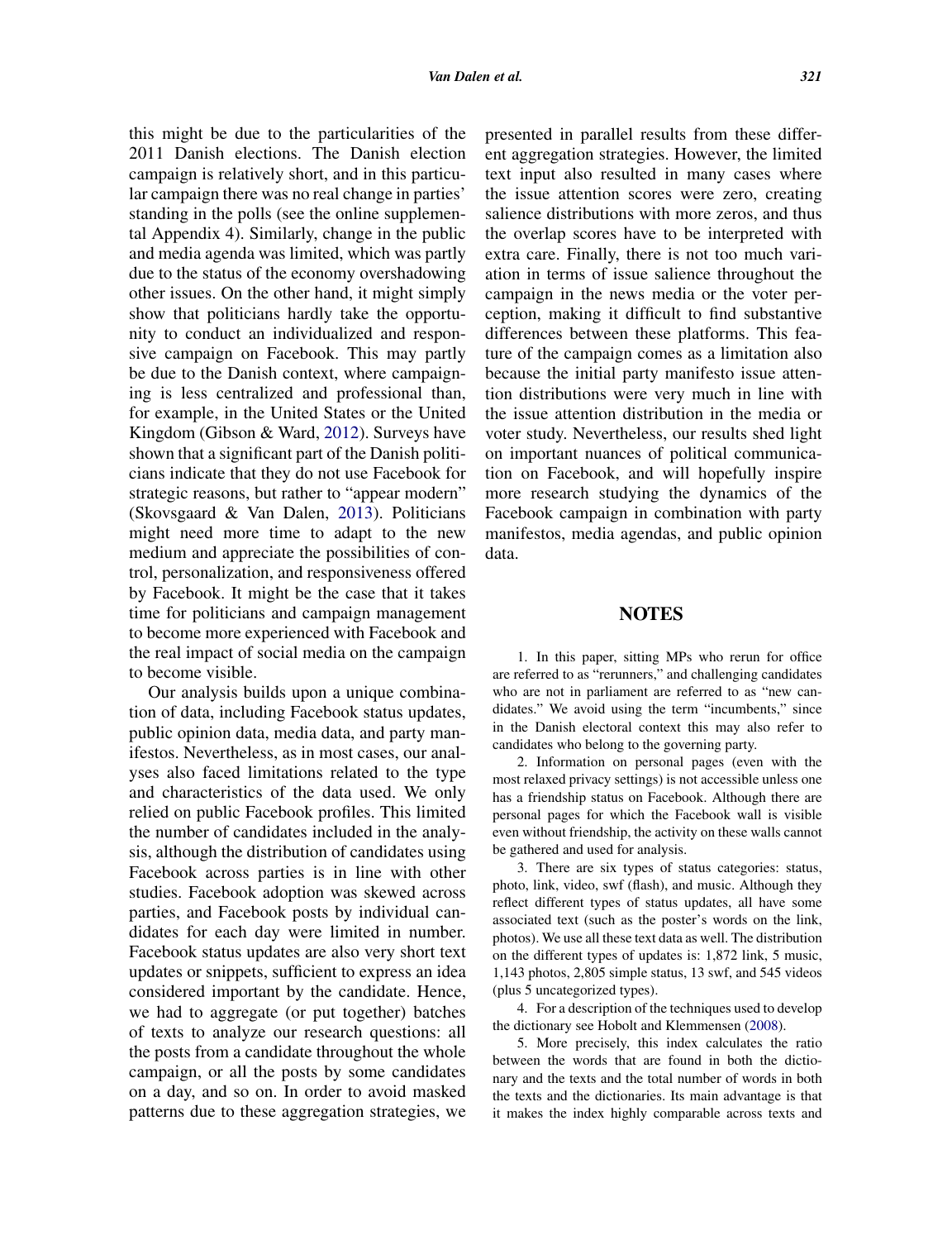dictionaries with different lengths. However, it is also a calculation method that biases the identified issue content downward, because the intersection between two sets does not take into consideration whether a word from a dictionary appeared once or ten times in a document. Alternative operationalizations are of course possible (such as taking into account how many times a dictionary word appears in a text, or how many of the total words in a text are also found in the dictionary), but these are more sensitive to differences in text length. Furthermore, these operationalizations indeed influence the absolute value of the "issue talk," but they yield the same results in the subsequent comparative analysis.

6. On August 27 and on September 10 no Megafon poll was carried out. For these days, the calculation of average scores is only based on the three other available national polls.

<span id="page-20-13"></span>7. This possibility would be available in a vector autoregressive model (VAR) specification. Although VAR models are employed in similar analyses of online communication data (Bode et al., [2011\)](#page-20-7) or in the analysis of communication reciprocity by different actors (Adams et al., [2005\)](#page-20-1), they are also very costly in terms of the number of parameters to be estimated. For these exact reasons of possible overfitting with a sample size of 21, we decide to specify the simpler Granger models.

8. We chose the 21-post cut-point because the official campaign ran for 21 days.

<span id="page-20-15"></span>9. The fact that party leader communication is a large proportion of the rerunner communication and we see such coherence patterns confers face validity to our measurement, because party leaders are crucial in deciding the election message and plan.

<span id="page-20-16"></span>10. It is impossible to analyze both campaign stage and individual-related differences, because we cannot subset our text data to meaningfully capture a daily individual Facebook activity. Simply put, we do not have enough candidate Facebook communication gathered on a daily basis.

<span id="page-20-17"></span>11. To reiterate, they might not voice the same opinions on these issues. What we analyze here is the rank of attention given to an issue, or in other words, relative salience.

<span id="page-20-18"></span>12. Besides the amount of posts, the number of issues each candidate actually mentions (from the 12 coded issues) has an even more important role in this analysis. Many not-mentioned issues from one candidate suppress the coherence score. Only 21 candidates actually mention all twelve issues to some extent (13 new candidates and 8 rerunners), and for these candidates, the coherence scores are between 0.69 and 0.90. We carried out an additional analysis controlling for the number of issues mentioned, and for those cases there are no significant differences between rerunners and new candidates.

# **REFERENCES**

- <span id="page-20-1"></span>Adams, J., Merrill, S., III, & Grofman, B. (2005). *A unified theory of party competition: A cross-national analysis integrating spatial and behavioral factors*. Cambridge, MA: Cambridge University Press.
- <span id="page-20-4"></span>Baines, P. R., Lewis, B. R., & Ingham, B. (1999). Exploring the positioning process in political campaigning. *Journal of Communication Management*, *3*(4), 325–336. doi[:1](http://dx.doi.org/10.1108/\gdef yes{no}\penalty \z@ \gdef \ {\penalty \z@ }\gdef no{no}\gdef yes{yes}\gdef \ \gdef \ {\ }\gdef no{no}\gdef yes{yes}{\penalty \z@ \gdef \ {\penalty \z@ }\gdef no{no}\gdef yes{yes}}eb023496)[0.1108/eb023496](http://dx.doi.org/10.1108/eb023496)
- <span id="page-20-0"></span>Baxter, G., & Marcella, R. (2012). Does Scotland "like" this? Social media use by political parties and candidates in Scotland during the 2010 UK general election campaign. *Libri*, *62*[,](http://dx.doi.org/10.1515/\gdef yes{no}\penalty \z@ \gdef \ {\penalty \z@ }\gdef no{no}\gdef yes{yes}\gdef \ \gdef \ {\ }\gdef no{no}\gdef yes{yes}{\penalty \z@ \gdef \ {\penalty \z@ }\gdef no{no}\gdef yes{yes}}libri-2012-0008) [109–124.](http://dx.doi.org/10.1515/\gdef yes{no}\penalty \z@ \gdef \ {\penalty \z@ }\gdef no{no}\gdef yes{yes}\gdef \ \gdef \ {\ }\gdef no{no}\gdef yes{yes}{\penalty \z@ \gdef \ {\penalty \z@ }\gdef no{no}\gdef yes{yes}}libri-2012-0008) [doi:](http://dx.doi.org/10.1515/\gdef yes{no}\penalty \z@ \gdef \ {\penalty \z@ }\gdef no{no}\gdef yes{yes}\gdef \ \gdef \ {\ }\gdef no{no}\gdef yes{yes}{\penalty \z@ \gdef \ {\penalty \z@ }\gdef no{no}\gdef yes{yes}}libri-2012-0008)[10.1515/](http://dx.doi.org/10.1515/libri-2012-0008) [libri-2012-0008](http://dx.doi.org/10.1515/libri-2012-0008)
- <span id="page-20-11"></span><span id="page-20-3"></span>Benoit, W. L., Glantz, M. J., Phillips, A. L., Rill, L. A., Davis, C. B., Henson, J. R., & Sudbrock, L. A. (2011). Staying "on message": Consistency in content of presidential primary campaign messages across media. *American Behavioral Scientist*, *55*(4), 457–468. doi[:1](http://dx.doi.org/10.1177/\gdef yes{no}\penalty \z@ \gdef \ {\penalty \z@ }\gdef no{no}\gdef yes{yes}\gdef \ \gdef \ {\ }\gdef no{no}\gdef yes{yes}{\penalty \z@ \gdef \ {\penalty \z@ }\gdef no{no}\gdef yes{yes}}0002764211398072)[0.1177/0002764211398072](http://dx.doi.org/10.1177/0002764211398072)
- <span id="page-20-7"></span>Bode, L., Lassen, D., Kim, Y. M., Shah, D., Franklin, E. F., Ridout, T. N., & Franz, M. (2011). *Social and broadcast media in 2010 midterms: The expanding repertoire of senate candidates' campaign strategies*. Paper presented at the 2011 APSA meeting, Seattle, WA.
- <span id="page-20-14"></span><span id="page-20-5"></span>Boyd, D. M., & Ellison, N. B. (2007). Social network sites: Definition, history, and scholarship. *Journal of Computer-Mediated Communication*, *13*(1), 210–230. doi[:10.1111/j.1083-6101.2007.00393.x](http://dx.doi.org/10.1111/\gdef yes{no}\penalty \z@ \gdef \ {\penalty \z@ }\gdef no{no}\gdef yes{yes}\gdef \ \gdef \ {\ }\gdef no{no}\gdef yes{yes}{\penalty \z@ \gdef \ {\penalty \z@ }\gdef no{no}\gdef yes{yes}}j.1083-6101.2007.00393.x)
- <span id="page-20-6"></span>Broersma, M., & Graham, T. (2012). Social media as beat. Tweets as news sources during the 2010 British and Dutch elections. *Journalism Practice*, *6*(3), 403–419. doi[:1](http://dx.doi.org/10.1080/\gdef yes{no}\penalty \z@ \gdef \ {\penalty \z@ }\gdef no{no}\gdef yes{yes}\gdef \ \gdef \ {\ }\gdef no{no}\gdef yes{yes}{\penalty \z@ \gdef \ {\penalty \z@ }\gdef no{no}\gdef yes{yes}}17512786.2012.663626)[0.1080/17512786.2012.663626](http://dx.doi.org/10.1080/17512786.2012.663626)
- <span id="page-20-8"></span>Butler, P., & Collins, N. (1996). Strategic analysis in political markets. *European Journal of Marketing*, *30*(10/11), 25–36. doi[:10.1108/03090569610149773](http://dx.doi.org/10.1108/\gdef yes{no}\penalty \z@ \gdef \ {\penalty \z@ }\gdef no{no}\gdef yes{yes}\gdef \ \gdef \ {\ }\gdef no{no}\gdef yes{yes}{\penalty \z@ \gdef \ {\penalty \z@ }\gdef no{no}\gdef yes{yes}}03090569610149773)
- <span id="page-20-10"></span>Conway, B. A., Kenski, K., & Wang, D. (2013). Twitter use by presidential primary candidates during the 2012 campaign. *American Behavioral Scientist*, *57*(11), 1596–1610. doi[:10.1177/0002764213489014](http://dx.doi.org/10.1177/\gdef yes{no}\penalty \z@ \gdef \ {\penalty \z@ }\gdef no{no}\gdef yes{yes}\gdef \ \gdef \ {\ }\gdef no{no}\gdef yes{yes}{\penalty \z@ \gdef \ {\penalty \z@ }\gdef no{no}\gdef yes{yes}}0002764213489014)
- <span id="page-20-2"></span>Druckman, J. N., Hennessy, C. L., Kifer, M. J., & Parkin, M. (2010). Issue engagement on congressional candidate websites, 2002–2006. *Social Science Computer Review*, *28*[\(1\), 3–23. doi:](http://dx.doi.org/10.1177/\gdef yes{no}\penalty \z@ \gdef \ {\penalty \z@ }\gdef no{no}\gdef yes{yes}\gdef \ \gdef \ {\ }\gdef no{no}\gdef yes{yes}{\penalty \z@ \gdef \ {\penalty \z@ }\gdef no{no}\gdef yes{yes}}08944393093\gdef yes{no}\penalty -\@M \gdef \ {\penalty -\@M }\gdef no{no}\gdef yes{yes}\gdef \ \gdef \ {\ }\gdef no{no}\gdef yes{yes}{\penalty -\@M \gdef \ {\penalty -\@M }\gdef no{no}\gdef yes{yes}}35485)[10.1177/08944393093](http://dx.doi.org/10.1177/0894439309335485) [35485](http://dx.doi.org/10.1177/0894439309335485)
- <span id="page-20-12"></span>Duncan, O. D., & Duncan, B. (1955). A methodological analysis of segregation indexes. *American Sociological Review*, *20*, 210–217.
- <span id="page-20-19"></span><span id="page-20-9"></span>Duvander Højholt, L., & Kosiara-Pedersen, K. (2011). Forandrer Facebook partiernes forhold til vælgerne? [Does Facebook change parties' relation to voters?]. *Tidskrift Politik*, *14*(3), 57–66.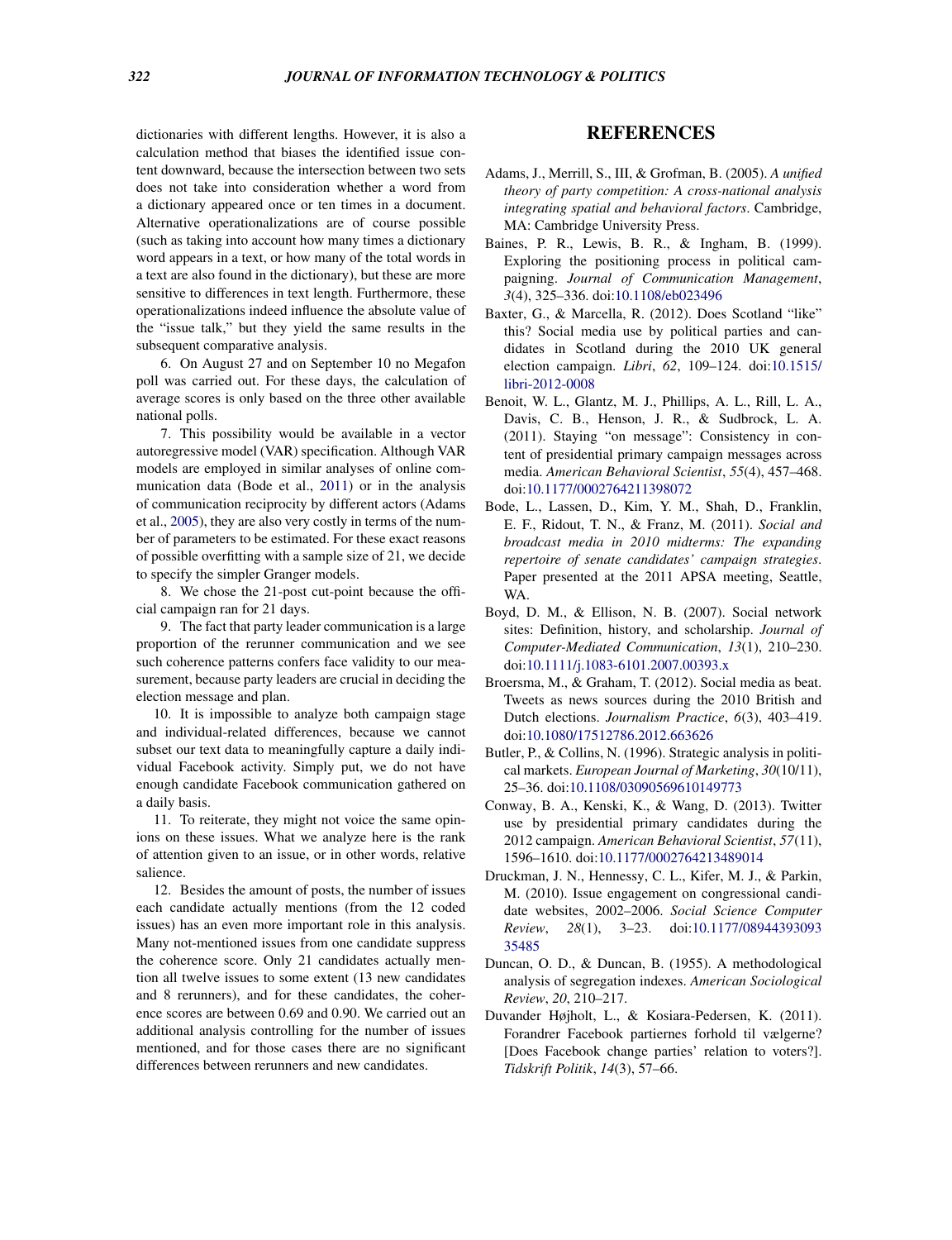- <span id="page-21-10"></span>Elmelund-Præstekær, C. (2011). Mapping parties' issue agenda in different channels of campaign communication: A wild goose chase? *Javnost—The Public*, *18*(1), 37–51. doi[:1](http://dx.doi.org/10.1080/\gdef yes{no}\penalty \z@ \gdef \ {\penalty \z@ }\gdef no{no}\gdef yes{yes}\gdef \ \gdef \ {\ }\gdef no{no}\gdef yes{yes}{\penalty \z@ \gdef \ {\penalty \z@ }\gdef no{no}\gdef yes{yes}}313183222.2011.11009050)[0.1080/313183222.2011.11009050](http://dx.doi.org/10.1080/313183222.2011.11009050)
- <span id="page-21-18"></span>Elmelund-Præstekær, C., & Mølgaard Svensson, H. (2014). Ebbs and flows of negative campaigning: A longitudinal study of the influence of contextual factors on Danish campaign rhetoric. *European Journal of Communication*, *29*[\(2\), 230–239. doi:](http://dx.doi.org/10.1177/\gdef yes{no}\penalty \z@ \gdef \ {\penalty \z@ }\gdef no{no}\gdef yes{yes}\gdef \ \gdef \ {\ }\gdef no{no}\gdef yes{yes}{\penalty \z@ \gdef \ {\penalty \z@ }\gdef no{no}\gdef yes{yes}}0267323113510274)[10.1177/](http://dx.doi.org/10.1177/0267323113510274) [0267323113510274](http://dx.doi.org/10.1177/0267323113510274)
- <span id="page-21-19"></span>Elmelund-Præstekær, C., & Schumacher, G. (2014). Én for alle og alle for én? Mønstre i og effekter af partiintern uenighed blandt folketingskandidaterne ved 2011 valget. [One for all and all for one? Patterns and effects of party internal disagreement among candidates for parliament in the Danish 2011 election]. *Politica*, *46*(3), 296–322.
- <span id="page-21-0"></span>Enli, G. S., & Moe, H. (2013). Introduction to special issue. *Information, Communication & Society*, *16*(5), 637–645. doi[:10.1080/1369118X.2013.784795](http://dx.doi.org/10.1080/\gdef yes{no}\penalty \z@ \gdef \ {\penalty \z@ }\gdef no{no}\gdef yes{yes}\gdef \ \gdef \ {\ }\gdef no{no}\gdef yes{yes}{\penalty \z@ \gdef \ {\penalty \z@ }\gdef no{no}\gdef yes{yes}}1369118X.2013.784795)
- <span id="page-21-2"></span>Enli, G. S., & Skogerbø, E. (2013). Personalized campaigns in party-centred politics. *Information, Communication & Society*, *16*(5), 757–774. doi[:1](http://dx.doi.org/10.1080/\gdef yes{no}\penalty \z@ \gdef \ {\penalty \z@ }\gdef no{no}\gdef yes{yes}\gdef \ \gdef \ {\ }\gdef no{no}\gdef yes{yes}{\penalty \z@ \gdef \ {\penalty \z@ }\gdef no{no}\gdef yes{yes}}1369118X.2013.782330)[0.1080/1369118X.2013.782330](http://dx.doi.org/10.1080/1369118X.2013.782330)
- <span id="page-21-15"></span>Foot, K. A., & Schneider, S. M. (2002). Online action in campaign 2000: An exploratory analysis of the U.S. political Web sphere. *Journal of Broadcasting & Electronic Media*, *46*(2), 222–244. doi:[10.1207/](http://dx.doi.org/10.1207/s15506878jobem4602_4) [s15506878jobem4602\\_4](http://dx.doi.org/10.1207/s15506878jobem4602_4)
- <span id="page-21-17"></span>Gainous, J., & Wagner, K. M. (2014). *Tweeting to power. The social media revolution in American politics*. New York, NY: Oxford University Press.
- <span id="page-21-1"></span>Gibson, R., Römmele, A., & Williamson, A. (2014). Introduction: Chasing the digital wave: International perspectives on the growth of online campaigning. *Journal of Information Technology & Politics*, *11*, 123–129. doi[:1](http://dx.doi.org/10.1080/\gdef yes{no}\penalty \z@ \gdef \ {\penalty \z@ }\gdef no{no}\gdef yes{yes}\gdef \ \gdef \ {\ }\gdef no{no}\gdef yes{yes}{\penalty \z@ \gdef \ {\penalty \z@ }\gdef no{no}\gdef yes{yes}}19331681.2014.903064)[0.1080/19331681.2014.903064](http://dx.doi.org/10.1080/19331681.2014.903064)
- <span id="page-21-23"></span>Gibson, R. K., & Ward, S. (2012). Political organizations and campaigning online. In H. A. Semetko & M. Scammell (Eds.), *The Sage handbook of political communication* (pp. 62–74). London, UK: Sage.
- <span id="page-21-16"></span>Giebler, H., & Wessels, B. (2013). Campaign foci in European parliamentary elections: Determinants and consequences. *Journal of Political Marketing*, *12*(1), 53–76. doi[:1](http://dx.doi.org/10.1080/\gdef yes{no}\penalty \z@ \gdef \ {\penalty \z@ }\gdef no{no}\gdef yes{yes}\gdef \ \gdef \ {\ }\gdef no{no}\gdef yes{yes}{\penalty \z@ \gdef \ {\penalty \z@ }\gdef no{no}\gdef yes{yes}}15377857.2013.752230)[0.1080/15377857.2013.752230](http://dx.doi.org/10.1080/15377857.2013.752230)
- <span id="page-21-3"></span>Graham, T., Broersma, M., Hazelhoff, K., & Van't Haar, G. (2013). Between broadcasting political messages and interacting with voters. *Information, Communication & Society*, *16*(5), 692–716. doi[:1](http://dx.doi.org/10.1080/\gdef yes{no}\penalty \z@ \gdef \ {\penalty \z@ }\gdef no{no}\gdef yes{yes}\gdef \ \gdef \ {\ }\gdef no{no}\gdef yes{yes}{\penalty \z@ \gdef \ {\penalty \z@ }\gdef no{no}\gdef yes{yes}}1369118X.2013.785581)[0.1080/1369118X.2013.785581](http://dx.doi.org/10.1080/1369118X.2013.785581)
- <span id="page-21-7"></span>Grant, W. J., Moon, B., & Grant, J. B. (2010). Digital dialogue? Australian politicians' use of the social network tool twitter. *Australian Journal of Political Science*, *45*(4), 579–604. doi[:1](http://dx.doi.org/10.1080/\gdef yes{no}\penalty \z@ \gdef \ {\penalty \z@ }\gdef no{no}\gdef yes{yes}\gdef \ \gdef \ {\ }\gdef no{no}\gdef yes{yes}{\penalty \z@ \gdef \ {\penalty \z@ }\gdef no{no}\gdef yes{yes}}10361146.2010.517176)[0.1080/10361146.2010.517176](http://dx.doi.org/10.1080/10361146.2010.517176)
- <span id="page-21-8"></span>Green-Pedersen, C. (2007). The growing importance of issue competition. The changing nature of party

competition in Western Europe. *Political Studies*, *55*(4), 608–628. doi[:10.1111/j.1467-9248.2007.00686.x](http://dx.doi.org/10.1111/\gdef yes{no}\penalty \z@ \gdef \ {\penalty \z@ }\gdef no{no}\gdef yes{yes}\gdef \ \gdef \ {\ }\gdef no{no}\gdef yes{yes}{\penalty \z@ \gdef \ {\penalty \z@ }\gdef no{no}\gdef yes{yes}}j.1467-9248.2007.00686.x)

- <span id="page-21-11"></span>Hansen, K. M., & Bordacconi, J. M. (2013). *Avisernes dagsorden i valgkampen 1998 til 2011*. [The newspaper agenda in the 1998 to 2011 elections] (The Danish National Election Study, Working paper no. 3). Copenhagen, Denmark: Department of Political Science, University of Copenhagen.
- <span id="page-21-12"></span>Hansen, K. M., & Kosiara-Pedersen, K. (Eds.). (2014a). *Folketingsvalgkampen 2011 i perspektiv* [Parliamentary elections 2011 in perspective]. Copenhagen, Denmark: DJØF-forlag.
- <span id="page-21-14"></span>Hansen, K. M., & Kosiara-Pedersen, K. (2014b). Cybercampaigning in Denmark: Application and effects of candidate campaigning. *Journal of Information Technology & Politics.*, *11*[\(2\),](http://dx.doi.org/10.1080/\gdef yes{no}\penalty \z@ \gdef \ {\penalty \z@ }\gdef no{no}\gdef yes{yes}\gdef \ \gdef \ {\ }\gdef no{no}\gdef yes{yes}{\penalty \z@ \gdef \ {\penalty \z@ }\gdef no{no}\gdef yes{yes}}19331681.2014.895476) [206–219.](http://dx.doi.org/10.1080/\gdef yes{no}\penalty \z@ \gdef \ {\penalty \z@ }\gdef no{no}\gdef yes{yes}\gdef \ \gdef \ {\ }\gdef no{no}\gdef yes{yes}{\penalty \z@ \gdef \ {\penalty \z@ }\gdef no{no}\gdef yes{yes}}19331681.2014.895476) [doi:](http://dx.doi.org/10.1080/\gdef yes{no}\penalty \z@ \gdef \ {\penalty \z@ }\gdef no{no}\gdef yes{yes}\gdef \ \gdef \ {\ }\gdef no{no}\gdef yes{yes}{\penalty \z@ \gdef \ {\penalty \z@ }\gdef no{no}\gdef yes{yes}}19331681.2014.895476)[10.1080/](http://dx.doi.org/10.1080/19331681.2014.895476) [19331681.2014.895476](http://dx.doi.org/10.1080/19331681.2014.895476)
- <span id="page-21-21"></span>Harris, P., Fury, D., & Lock, A. (2005). The evolution of a campaign: Tracking press coverage and party press releases through the 2001 UK general election. *Journal of Public Affairs*, *5*, 99–111. doi:[10.1002/](http://dx.doi.org/10.1002/(ISSN)1479-1854) [\(ISSN\)1479-1854](http://dx.doi.org/10.1002/(ISSN)1479-1854)
- <span id="page-21-13"></span>Hill, S. (2009). World wide webbed: The Obama campaign's masterful use of the Internet. *Social Europe Journal*, *4*, 9–15.
- <span id="page-21-24"></span>Hobolt, S., & Klemmensen, R. (2008). Government responsiveness and political competition in comparative perspective. *Comparative Political Studies*, *41*(3), 309–337.
- <span id="page-21-20"></span>Hopmann, D. N., Elmelund-Præstekær, C., Albæk, E., Vliegenthart, R., & De Vreese, C. H. (2012). Party media agenda-setting: How parties influence election news coverage. *Party Politics*, *18*(2), 173–191. doi[:1](http://dx.doi.org/10.1177/\gdef yes{no}\penalty \z@ \gdef \ {\penalty \z@ }\gdef no{no}\gdef yes{yes}\gdef \ \gdef \ {\ }\gdef no{no}\gdef yes{yes}{\penalty \z@ \gdef \ {\penalty \z@ }\gdef no{no}\gdef yes{yes}}1354068810380097)[0.1177/1354068810380097](http://dx.doi.org/10.1177/1354068810380097)
- <span id="page-21-22"></span>Internet World Stats. (2012). [Online]. Retrieved November 1, 2012, from [http://www.internetworldstats.](http://www.internetworldstats.com/stats4.htm) [com/stats4.htm](http://www.internetworldstats.com/stats4.htm)
- <span id="page-21-4"></span>Jackson, N., & Lilleker, D. (2011). Microblogging, constituency service and impression management: UK MPs and the use of Twitter. *The Journal of Legislative Studies*, *17*[\(1\),](http://dx.doi.org/10.1080/\gdef yes{no}\penalty \z@ \gdef \ {\penalty \z@ }\gdef no{no}\gdef yes{yes}\gdef \ \gdef \ {\ }\gdef no{no}\gdef yes{yes}{\penalty \z@ \gdef \ {\penalty \z@ }\gdef no{no}\gdef yes{yes}}13572334.2011.545181) [86–105.](http://dx.doi.org/10.1080/\gdef yes{no}\penalty \z@ \gdef \ {\penalty \z@ }\gdef no{no}\gdef yes{yes}\gdef \ \gdef \ {\ }\gdef no{no}\gdef yes{yes}{\penalty \z@ \gdef \ {\penalty \z@ }\gdef no{no}\gdef yes{yes}}13572334.2011.545181) [doi:](http://dx.doi.org/10.1080/\gdef yes{no}\penalty \z@ \gdef \ {\penalty \z@ }\gdef no{no}\gdef yes{yes}\gdef \ \gdef \ {\ }\gdef no{no}\gdef yes{yes}{\penalty \z@ \gdef \ {\penalty \z@ }\gdef no{no}\gdef yes{yes}}13572334.2011.545181)[10.1080/](http://dx.doi.org/10.1080/13572334.2011.545181) [13572334.2011.545181](http://dx.doi.org/10.1080/13572334.2011.545181)
- <span id="page-21-5"></span>Klinger, U. (2013). Mastering the art of social media. *Information, Communication & Society*, *16*(5), 717–736. doi[:10.1080/1369118X.2013.782329](http://dx.doi.org/10.1080/\gdef yes{no}\penalty \z@ \gdef \ {\penalty \z@ }\gdef no{no}\gdef yes{yes}\gdef \ \gdef \ {\ }\gdef no{no}\gdef yes{yes}{\penalty \z@ \gdef \ {\penalty \z@ }\gdef no{no}\gdef yes{yes}}1369118X.2013.782329)
- <span id="page-21-6"></span>Koc Michalska, K., Lilleker, D. G., Surowiec, P., & Baranowski, P. (2014). Poland's 2011 online election campaign: New tools, new professionalism, new ways to win votes. *Journal of Information Technology & Politics*, *11*[, 186–205. doi:](http://dx.doi.org/10.1080/\gdef yes{no}\penalty \z@ \gdef \ {\penalty \z@ }\gdef no{no}\gdef yes{yes}\gdef \ \gdef \ {\ }\gdef no{no}\gdef yes{yes}{\penalty \z@ \gdef \ {\penalty \z@ }\gdef no{no}\gdef yes{yes}}19331681.2014.899176)[10.1080/](http://dx.doi.org/10.1080/19331681.2014.899176) [19331681.2014.899176](http://dx.doi.org/10.1080/19331681.2014.899176)
- <span id="page-21-9"></span>Krosnick, J. A. (1988). The role of attitude importance in social evaluation: A study of policy preferences, presidential candidate evaluation, and voting behavior. *Journal of Personality and Social Psychology*, *55*, 196–210. doi[:1](http://dx.doi.org/10.1037/\gdef yes{no}\penalty \z@ \gdef \ {\penalty \z@ }\gdef no{no}\gdef yes{yes}\gdef \ \gdef \ {\ }\gdef no{no}\gdef yes{yes}{\penalty \z@ \gdef \ {\penalty \z@ }\gdef no{no}\gdef yes{yes}}0022-3514.55.2.196)[0.1037/0022-3514.55.2.196](http://dx.doi.org/10.1037/0022-3514.55.2.196)